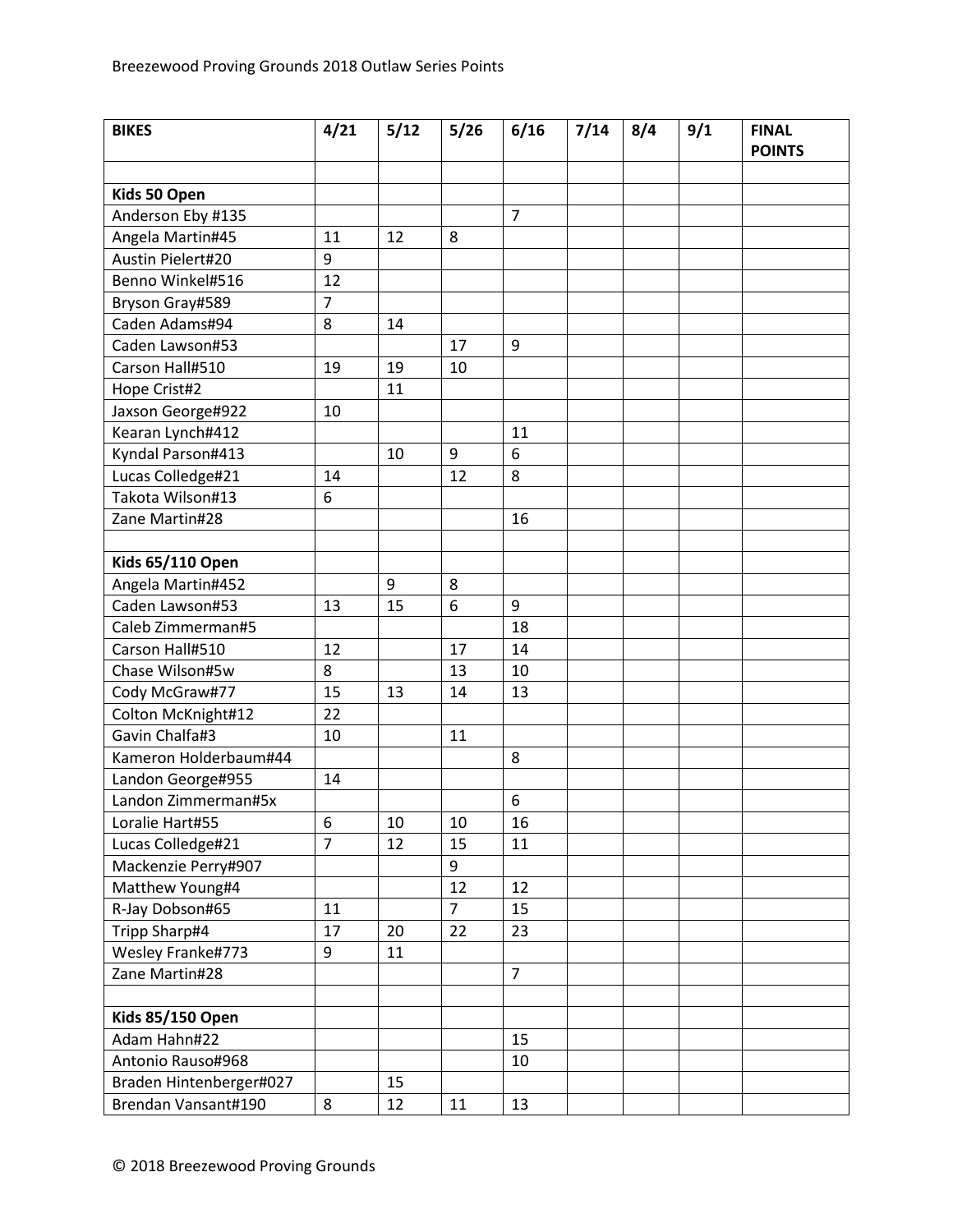| Colton McKnight#12<br>6<br>$\overline{7}$<br>Dane Shaw#916<br>9<br>10<br>15<br>12<br>Drayce King#833<br>10<br>Gidean Smith#33<br>9<br>$\boldsymbol{6}$<br>Justin Jacobs#126<br>8<br>Kameron Holderbaum#44<br>9<br>Kevin Dermer#818<br>10<br>Kyle Cunningham#24<br>14<br>$\overline{7}$<br>Levi Brungard#245<br>$9\,$<br>Maggie Harrison#8<br>Matthew Vansant#189<br>17<br>20<br>20<br>22<br>$\overline{7}$<br>8<br>8<br>11<br>Odin Cretin#108<br>17<br>11<br>13<br>Scotty Gray#12<br>Travis Martin#245<br>13<br>12<br><b>Kool Boy</b><br>Brady Lazendorfer#754<br>10<br>Broc Bonamo#221<br>11<br>15<br>Chase Bonamo#211<br>13<br>15<br>Dayne Miller#28<br>13<br>12<br>18<br>11<br>Drayce King#833<br>Eddie Byrd#81<br>26<br>19<br>13<br>Ethan Schwartz#826<br>21<br>17<br>15<br>10<br>8<br>Gavin Witherow#178<br>Jacob Barton#47<br>16<br>10<br>Jared Scott#629<br>6<br>9<br>6<br>$\overline{7}$<br>Jason Roush#28<br>9<br>Lennie Michael#71<br>19<br>Logan Harry#127<br>14<br>8<br>Marcus Everly#13<br>14<br>Matthew Vansant#189<br>9<br>17<br>11<br>Ralph Rauso#875<br>11<br>$\overline{7}$<br>9<br>8<br>Scotty Gray#12<br>Skylar Whittington#259<br>20<br>Travis Martin#245<br>12<br>12<br>Trenton Martin#145<br>18<br>16<br>13<br>Tyler Jones#74<br>10<br>Zac Dziedzickie#794<br>24 | Caleb Middleton#205 |  | 12 |  |  |  |
|-----------------------------------------------------------------------------------------------------------------------------------------------------------------------------------------------------------------------------------------------------------------------------------------------------------------------------------------------------------------------------------------------------------------------------------------------------------------------------------------------------------------------------------------------------------------------------------------------------------------------------------------------------------------------------------------------------------------------------------------------------------------------------------------------------------------------------------------------------------------------------------------------------------------------------------------------------------------------------------------------------------------------------------------------------------------------------------------------------------------------------------------------------------------------------------------------------------------------------------------------------------------------------------------|---------------------|--|----|--|--|--|
|                                                                                                                                                                                                                                                                                                                                                                                                                                                                                                                                                                                                                                                                                                                                                                                                                                                                                                                                                                                                                                                                                                                                                                                                                                                                                         |                     |  |    |  |  |  |
|                                                                                                                                                                                                                                                                                                                                                                                                                                                                                                                                                                                                                                                                                                                                                                                                                                                                                                                                                                                                                                                                                                                                                                                                                                                                                         |                     |  |    |  |  |  |
|                                                                                                                                                                                                                                                                                                                                                                                                                                                                                                                                                                                                                                                                                                                                                                                                                                                                                                                                                                                                                                                                                                                                                                                                                                                                                         |                     |  |    |  |  |  |
|                                                                                                                                                                                                                                                                                                                                                                                                                                                                                                                                                                                                                                                                                                                                                                                                                                                                                                                                                                                                                                                                                                                                                                                                                                                                                         |                     |  |    |  |  |  |
|                                                                                                                                                                                                                                                                                                                                                                                                                                                                                                                                                                                                                                                                                                                                                                                                                                                                                                                                                                                                                                                                                                                                                                                                                                                                                         |                     |  |    |  |  |  |
|                                                                                                                                                                                                                                                                                                                                                                                                                                                                                                                                                                                                                                                                                                                                                                                                                                                                                                                                                                                                                                                                                                                                                                                                                                                                                         |                     |  |    |  |  |  |
|                                                                                                                                                                                                                                                                                                                                                                                                                                                                                                                                                                                                                                                                                                                                                                                                                                                                                                                                                                                                                                                                                                                                                                                                                                                                                         |                     |  |    |  |  |  |
|                                                                                                                                                                                                                                                                                                                                                                                                                                                                                                                                                                                                                                                                                                                                                                                                                                                                                                                                                                                                                                                                                                                                                                                                                                                                                         |                     |  |    |  |  |  |
|                                                                                                                                                                                                                                                                                                                                                                                                                                                                                                                                                                                                                                                                                                                                                                                                                                                                                                                                                                                                                                                                                                                                                                                                                                                                                         |                     |  |    |  |  |  |
|                                                                                                                                                                                                                                                                                                                                                                                                                                                                                                                                                                                                                                                                                                                                                                                                                                                                                                                                                                                                                                                                                                                                                                                                                                                                                         |                     |  |    |  |  |  |
|                                                                                                                                                                                                                                                                                                                                                                                                                                                                                                                                                                                                                                                                                                                                                                                                                                                                                                                                                                                                                                                                                                                                                                                                                                                                                         |                     |  |    |  |  |  |
|                                                                                                                                                                                                                                                                                                                                                                                                                                                                                                                                                                                                                                                                                                                                                                                                                                                                                                                                                                                                                                                                                                                                                                                                                                                                                         |                     |  |    |  |  |  |
|                                                                                                                                                                                                                                                                                                                                                                                                                                                                                                                                                                                                                                                                                                                                                                                                                                                                                                                                                                                                                                                                                                                                                                                                                                                                                         |                     |  |    |  |  |  |
|                                                                                                                                                                                                                                                                                                                                                                                                                                                                                                                                                                                                                                                                                                                                                                                                                                                                                                                                                                                                                                                                                                                                                                                                                                                                                         |                     |  |    |  |  |  |
|                                                                                                                                                                                                                                                                                                                                                                                                                                                                                                                                                                                                                                                                                                                                                                                                                                                                                                                                                                                                                                                                                                                                                                                                                                                                                         |                     |  |    |  |  |  |
|                                                                                                                                                                                                                                                                                                                                                                                                                                                                                                                                                                                                                                                                                                                                                                                                                                                                                                                                                                                                                                                                                                                                                                                                                                                                                         |                     |  |    |  |  |  |
|                                                                                                                                                                                                                                                                                                                                                                                                                                                                                                                                                                                                                                                                                                                                                                                                                                                                                                                                                                                                                                                                                                                                                                                                                                                                                         |                     |  |    |  |  |  |
|                                                                                                                                                                                                                                                                                                                                                                                                                                                                                                                                                                                                                                                                                                                                                                                                                                                                                                                                                                                                                                                                                                                                                                                                                                                                                         |                     |  |    |  |  |  |
|                                                                                                                                                                                                                                                                                                                                                                                                                                                                                                                                                                                                                                                                                                                                                                                                                                                                                                                                                                                                                                                                                                                                                                                                                                                                                         |                     |  |    |  |  |  |
|                                                                                                                                                                                                                                                                                                                                                                                                                                                                                                                                                                                                                                                                                                                                                                                                                                                                                                                                                                                                                                                                                                                                                                                                                                                                                         |                     |  |    |  |  |  |
|                                                                                                                                                                                                                                                                                                                                                                                                                                                                                                                                                                                                                                                                                                                                                                                                                                                                                                                                                                                                                                                                                                                                                                                                                                                                                         |                     |  |    |  |  |  |
|                                                                                                                                                                                                                                                                                                                                                                                                                                                                                                                                                                                                                                                                                                                                                                                                                                                                                                                                                                                                                                                                                                                                                                                                                                                                                         |                     |  |    |  |  |  |
|                                                                                                                                                                                                                                                                                                                                                                                                                                                                                                                                                                                                                                                                                                                                                                                                                                                                                                                                                                                                                                                                                                                                                                                                                                                                                         |                     |  |    |  |  |  |
|                                                                                                                                                                                                                                                                                                                                                                                                                                                                                                                                                                                                                                                                                                                                                                                                                                                                                                                                                                                                                                                                                                                                                                                                                                                                                         |                     |  |    |  |  |  |
|                                                                                                                                                                                                                                                                                                                                                                                                                                                                                                                                                                                                                                                                                                                                                                                                                                                                                                                                                                                                                                                                                                                                                                                                                                                                                         |                     |  |    |  |  |  |
|                                                                                                                                                                                                                                                                                                                                                                                                                                                                                                                                                                                                                                                                                                                                                                                                                                                                                                                                                                                                                                                                                                                                                                                                                                                                                         |                     |  |    |  |  |  |
|                                                                                                                                                                                                                                                                                                                                                                                                                                                                                                                                                                                                                                                                                                                                                                                                                                                                                                                                                                                                                                                                                                                                                                                                                                                                                         |                     |  |    |  |  |  |
|                                                                                                                                                                                                                                                                                                                                                                                                                                                                                                                                                                                                                                                                                                                                                                                                                                                                                                                                                                                                                                                                                                                                                                                                                                                                                         |                     |  |    |  |  |  |
|                                                                                                                                                                                                                                                                                                                                                                                                                                                                                                                                                                                                                                                                                                                                                                                                                                                                                                                                                                                                                                                                                                                                                                                                                                                                                         |                     |  |    |  |  |  |
|                                                                                                                                                                                                                                                                                                                                                                                                                                                                                                                                                                                                                                                                                                                                                                                                                                                                                                                                                                                                                                                                                                                                                                                                                                                                                         |                     |  |    |  |  |  |
|                                                                                                                                                                                                                                                                                                                                                                                                                                                                                                                                                                                                                                                                                                                                                                                                                                                                                                                                                                                                                                                                                                                                                                                                                                                                                         |                     |  |    |  |  |  |
|                                                                                                                                                                                                                                                                                                                                                                                                                                                                                                                                                                                                                                                                                                                                                                                                                                                                                                                                                                                                                                                                                                                                                                                                                                                                                         |                     |  |    |  |  |  |
|                                                                                                                                                                                                                                                                                                                                                                                                                                                                                                                                                                                                                                                                                                                                                                                                                                                                                                                                                                                                                                                                                                                                                                                                                                                                                         |                     |  |    |  |  |  |
|                                                                                                                                                                                                                                                                                                                                                                                                                                                                                                                                                                                                                                                                                                                                                                                                                                                                                                                                                                                                                                                                                                                                                                                                                                                                                         |                     |  |    |  |  |  |
|                                                                                                                                                                                                                                                                                                                                                                                                                                                                                                                                                                                                                                                                                                                                                                                                                                                                                                                                                                                                                                                                                                                                                                                                                                                                                         |                     |  |    |  |  |  |
|                                                                                                                                                                                                                                                                                                                                                                                                                                                                                                                                                                                                                                                                                                                                                                                                                                                                                                                                                                                                                                                                                                                                                                                                                                                                                         |                     |  |    |  |  |  |
|                                                                                                                                                                                                                                                                                                                                                                                                                                                                                                                                                                                                                                                                                                                                                                                                                                                                                                                                                                                                                                                                                                                                                                                                                                                                                         |                     |  |    |  |  |  |
|                                                                                                                                                                                                                                                                                                                                                                                                                                                                                                                                                                                                                                                                                                                                                                                                                                                                                                                                                                                                                                                                                                                                                                                                                                                                                         |                     |  |    |  |  |  |
|                                                                                                                                                                                                                                                                                                                                                                                                                                                                                                                                                                                                                                                                                                                                                                                                                                                                                                                                                                                                                                                                                                                                                                                                                                                                                         |                     |  |    |  |  |  |
| 2 Stroke Open                                                                                                                                                                                                                                                                                                                                                                                                                                                                                                                                                                                                                                                                                                                                                                                                                                                                                                                                                                                                                                                                                                                                                                                                                                                                           |                     |  |    |  |  |  |
| Bret Pochet#112<br>8                                                                                                                                                                                                                                                                                                                                                                                                                                                                                                                                                                                                                                                                                                                                                                                                                                                                                                                                                                                                                                                                                                                                                                                                                                                                    |                     |  |    |  |  |  |
| Bret Shipley#702<br>21<br>20<br>18                                                                                                                                                                                                                                                                                                                                                                                                                                                                                                                                                                                                                                                                                                                                                                                                                                                                                                                                                                                                                                                                                                                                                                                                                                                      |                     |  |    |  |  |  |
| Dan Osterhout#715<br>11                                                                                                                                                                                                                                                                                                                                                                                                                                                                                                                                                                                                                                                                                                                                                                                                                                                                                                                                                                                                                                                                                                                                                                                                                                                                 |                     |  |    |  |  |  |
| Daniel Snyder#685<br>6                                                                                                                                                                                                                                                                                                                                                                                                                                                                                                                                                                                                                                                                                                                                                                                                                                                                                                                                                                                                                                                                                                                                                                                                                                                                  |                     |  |    |  |  |  |
| $\overline{7}$<br>Dave Matthews#420<br>8<br>8                                                                                                                                                                                                                                                                                                                                                                                                                                                                                                                                                                                                                                                                                                                                                                                                                                                                                                                                                                                                                                                                                                                                                                                                                                           |                     |  |    |  |  |  |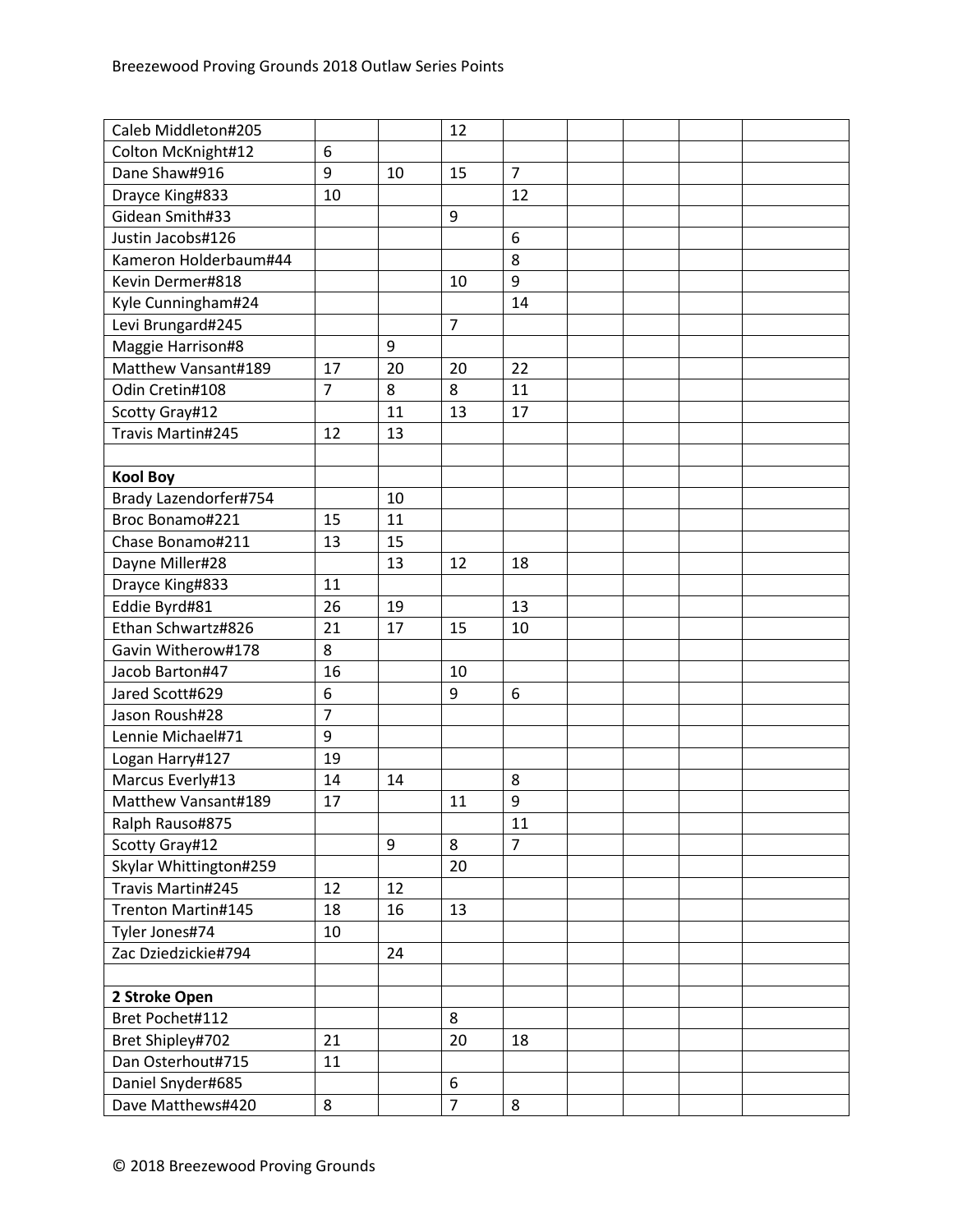| Dayne Miller#28       |                  |                 | 9               | 6                   |  |  |
|-----------------------|------------------|-----------------|-----------------|---------------------|--|--|
| Devin Lykens#997      | 10               |                 |                 |                     |  |  |
| Dillon Dixon#228      |                  |                 | 11              |                     |  |  |
| Dustin Mallow#58      |                  |                 | 15              |                     |  |  |
| Dustin Miller#1       | 16               |                 |                 |                     |  |  |
| Jake Golden#13        |                  |                 |                 | $\overline{7}$      |  |  |
| Joshua Helbers#157    | 9                |                 |                 |                     |  |  |
| Mark Compton#423      |                  |                 | 10              |                     |  |  |
| Nate Fetterman#357    | 12               |                 | 12              | 11                  |  |  |
| Ralph Rauso Sr#651    |                  |                 |                 | 9                   |  |  |
| Ralph Rauso#875       |                  |                 |                 | 10                  |  |  |
| Randy Lawson#107      | 13               |                 | 13              | 13                  |  |  |
| <b>Tyler Myers#</b>   | 14               |                 |                 |                     |  |  |
| Walker Hiles#7        | $\overline{7}$   |                 |                 |                     |  |  |
|                       |                  |                 |                 |                     |  |  |
| <b>Women Open</b>     |                  |                 |                 |                     |  |  |
| Alyssa Cobb#214       | $\overline{7}$   |                 |                 |                     |  |  |
| Amber Tarr#429        | 8                |                 |                 |                     |  |  |
| Amy Hafer#86          | 9                | 9               | 6               |                     |  |  |
| Britnee McMahon#4w    | 10               | 10              | $\overline{7}$  | 9                   |  |  |
| Cassidy Brungard#642  |                  |                 | 8               |                     |  |  |
| Cassie Rupp#74        | 12               | 12              | 9               |                     |  |  |
| Grace Payne#12        | 15               | 19              | 16              | 14                  |  |  |
| Holly Carroll #595    |                  |                 |                 | 7                   |  |  |
| Maggie Harrison#8     |                  | 11              |                 |                     |  |  |
| Robyn Greer#919       | 11               | 14              |                 |                     |  |  |
| Sammantha Waldrop#336 | 13               |                 | 11              |                     |  |  |
| Shayla Stephens#77    | 20               |                 |                 |                     |  |  |
| Taylor Covey#421      | $\boldsymbol{6}$ |                 |                 |                     |  |  |
|                       |                  |                 |                 |                     |  |  |
| <b>Open Trophy</b>    |                  |                 |                 |                     |  |  |
| Adam Miller#57        |                  | 1 <sup>st</sup> | 6 <sup>th</sup> | 4 <sup>th</sup>     |  |  |
| Austin Hollen#224     |                  | $3^{\text{rd}}$ | $9^{\text{tn}}$ | $7^{\overline{th}}$ |  |  |
| Bret Shipley#702      | 1 <sup>st</sup>  |                 |                 |                     |  |  |
| Cameron Salander#272  | 4 <sup>th</sup>  |                 |                 |                     |  |  |
| Charles Hropovich#09  |                  |                 | $11^{th}$       | 8 <sup>th</sup>     |  |  |
| Chris Hoffman#051     |                  |                 | 2 <sup>nd</sup> | 2 <sup>nd</sup>     |  |  |
| Cody Johnson#31       | 3 <sup>rd</sup>  |                 |                 |                     |  |  |
| Dan Reinhardt#871     | $12^{th}$        |                 |                 |                     |  |  |
| Dylan Coon#78         | 7 <sup>th</sup>  |                 |                 |                     |  |  |
| Ethan Brown#215       | 5 <sup>th</sup>  |                 |                 |                     |  |  |
| Greg Asher#413        |                  |                 | 4 <sup>th</sup> |                     |  |  |
| Hank Silvis#751       | 8 <sup>th</sup>  |                 |                 |                     |  |  |
| Josh Howser#718       | $2^{nd}$         |                 | 1 <sup>st</sup> |                     |  |  |
| Kevin Rivera#5        | $6^{\text{th}}$  |                 |                 |                     |  |  |
| Mason Logue#527       | $10^{\text{th}}$ |                 | $8^{\text{th}}$ |                     |  |  |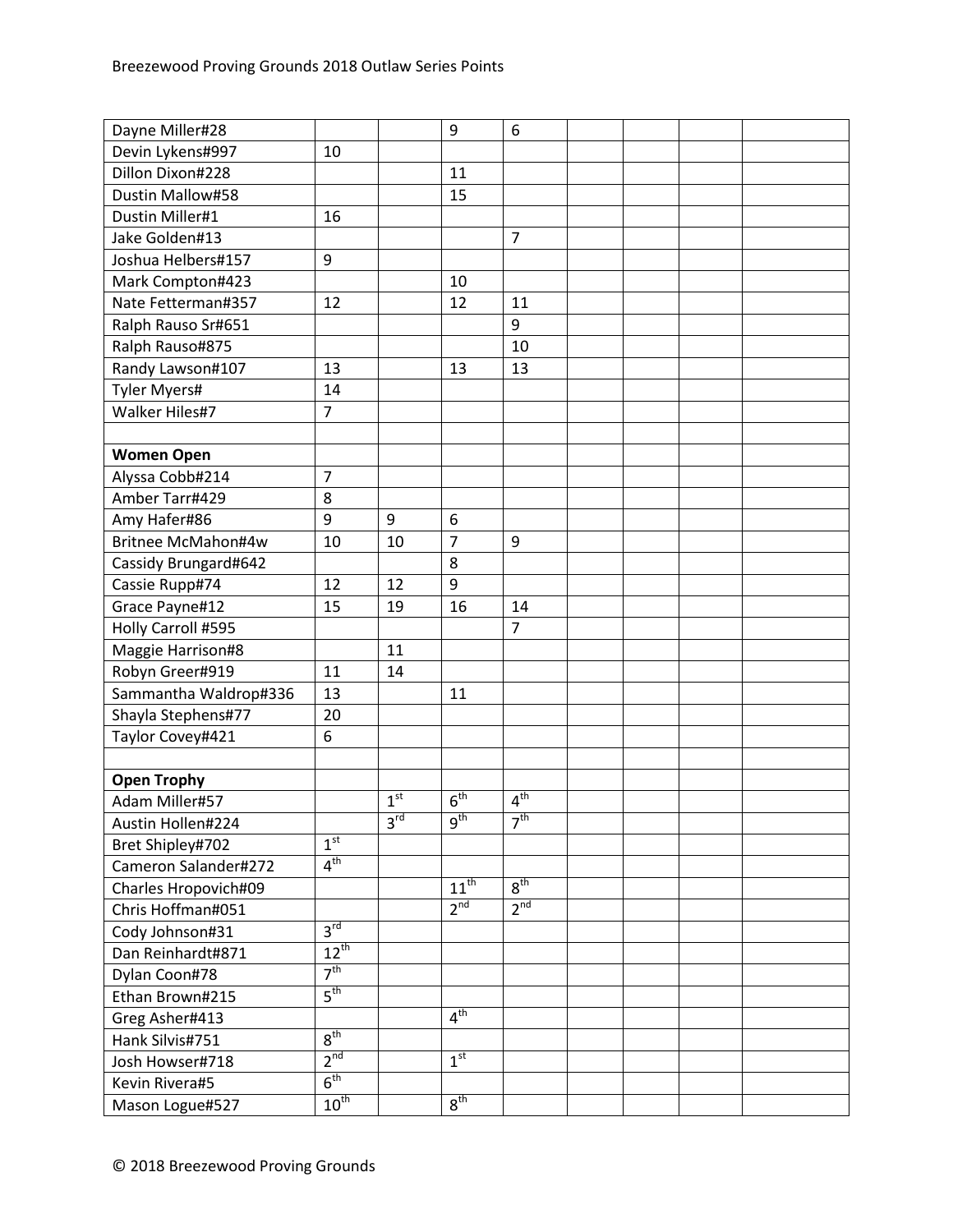| Randy Lawson#209         |                      | 2 <sup>nd</sup>      | 3 <sup>rd</sup>  | 3 <sup>rd</sup>      |  |  |
|--------------------------|----------------------|----------------------|------------------|----------------------|--|--|
| Scotty Clark#832         |                      |                      |                  | 1 <sup>st</sup>      |  |  |
| Shane Benitiz#556        |                      |                      |                  | $q^{th}$             |  |  |
| Stash Breinich#158       | $11^{th}$            |                      | $10^{\text{th}}$ |                      |  |  |
| Ty Claycomb#63           |                      |                      | 7 <sup>th</sup>  | 5 <sup>th</sup>      |  |  |
| Tyler Pennington#974     |                      |                      |                  | 6 <sup>th</sup>      |  |  |
| Tyler Sweigard#342       | $\overline{g^{th}}$  |                      | 5 <sup>th</sup>  |                      |  |  |
|                          |                      |                      |                  |                      |  |  |
| 250 Beginner             |                      |                      |                  |                      |  |  |
| Adam Zimmerman#5         |                      |                      |                  | 28                   |  |  |
| Andrew Yost#77           |                      | 15                   |                  |                      |  |  |
| Andy Claar#247           | 14                   | 28                   | 27               | 24                   |  |  |
| Antonio Trvjillo#903     |                      | 10                   |                  |                      |  |  |
| <b>Austin Crouse#222</b> |                      |                      |                  | 29                   |  |  |
| Austin Monroe#6          |                      |                      | 8                | 13                   |  |  |
| Branden Prichard#71      | 12                   | 13                   | 12               | 14                   |  |  |
| Broc Bonamo#221          | 15                   | 17                   |                  |                      |  |  |
| Carlos Barrera#445       | 23                   |                      |                  |                      |  |  |
| Chase Bonamo#211         | 13                   | 16                   |                  |                      |  |  |
| Chris Brumbaugh#238      | $40-1$ <sup>st</sup> | 32                   | 11               |                      |  |  |
| CJ Wilson#222            | 17                   |                      |                  |                      |  |  |
| Cody Palmer#478          | $29 - 1^{st}$        |                      |                  |                      |  |  |
| Cody Reynolds#531        | 16                   |                      |                  |                      |  |  |
| Colton Walls#258         | 13                   |                      |                  |                      |  |  |
| David Gray#5             | 20                   |                      |                  |                      |  |  |
| Dayton Pryor#15          | 8                    |                      |                  |                      |  |  |
| Devin Adams#419          |                      | 14                   |                  |                      |  |  |
| Devin Wakefield#53       | 18                   |                      |                  |                      |  |  |
| Dillon Wakefield#110     | 29                   |                      |                  |                      |  |  |
| Domenico Spinelli#327    | 6                    |                      |                  |                      |  |  |
| Edwin Folgar#22          |                      |                      | $\overline{7}$   | 16                   |  |  |
| Elliot Barber#22x        |                      |                      | $42 - 1^{st}$    |                      |  |  |
| Enrique Aguilax#10       | $\overline{7}$       | 19                   |                  | 23                   |  |  |
| Ferdy Medrano#920        | 21                   | 31                   |                  | 26                   |  |  |
| Isaac Born#116           | 10                   |                      | 23               |                      |  |  |
| Jacob Browning#611       |                      |                      | 28               |                      |  |  |
| Jared Scott#629          |                      | 18                   |                  |                      |  |  |
| Jason Kalnas#08          |                      | $40-1$ <sup>st</sup> |                  |                      |  |  |
| Javier Mejia#84          | 10                   | 12                   | 18               |                      |  |  |
| JD Hahn#18               |                      |                      |                  | 17                   |  |  |
| Jeff Hack#140            | 22                   |                      |                  |                      |  |  |
| Jeffrey Bennett#17       | $24-2^{nd}$          |                      |                  | $35-2$ <sup>nd</sup> |  |  |
| Jeremy McCauley#103      | 11                   | 20                   | 17               | 21                   |  |  |
| Jimmy Mcilwain#272       |                      |                      | 13               |                      |  |  |
| JJ Massicot#717          | 9                    |                      |                  |                      |  |  |
| John Conklin#4           | $35-2^{nd}$          |                      |                  |                      |  |  |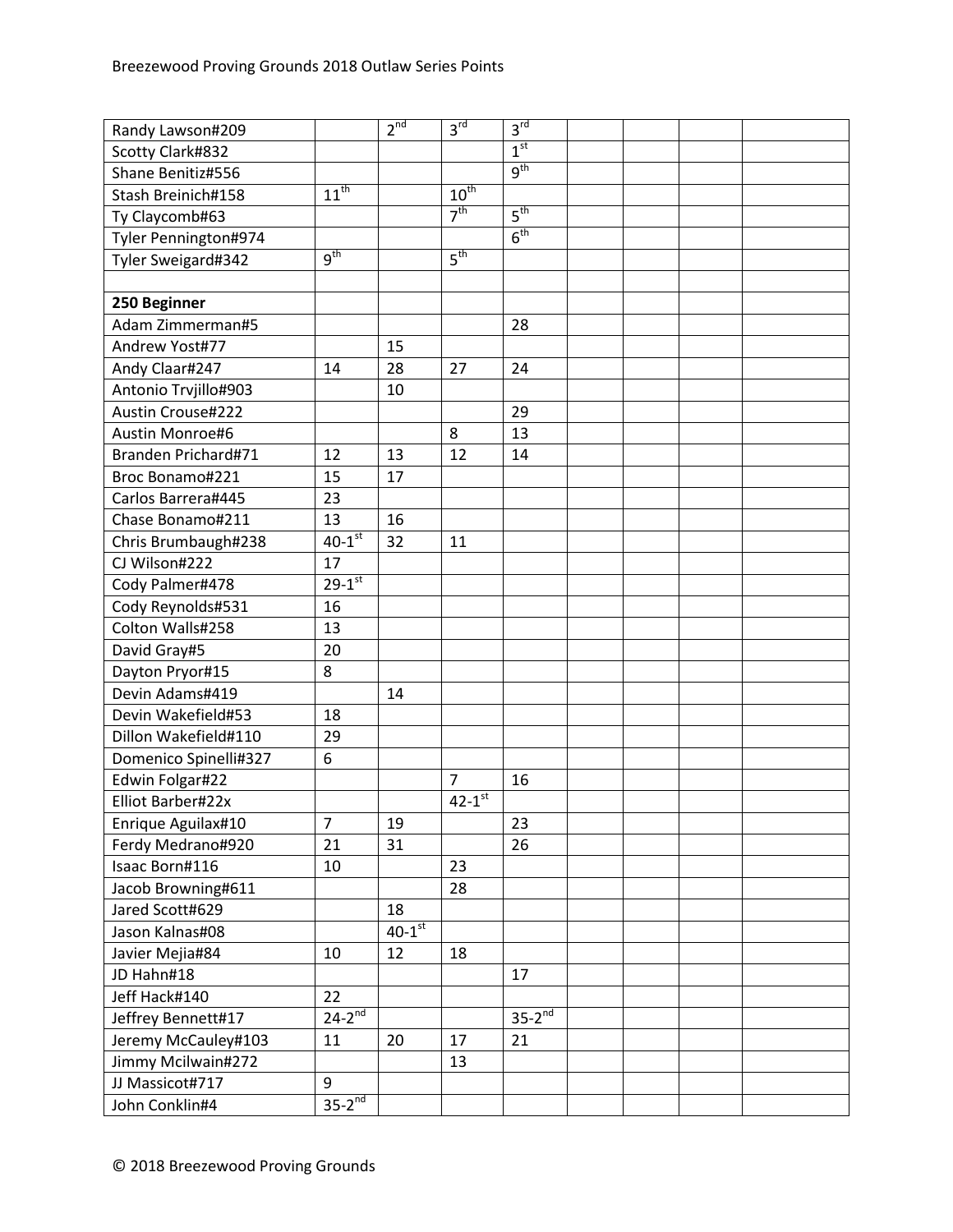| Jordan Connell#142     |             |                      |             | 31                   |  |  |
|------------------------|-------------|----------------------|-------------|----------------------|--|--|
| Jordan Lawson#167      |             |                      |             | 11                   |  |  |
| Jordan Short#11        | 17          | 21                   |             |                      |  |  |
| Josh Buckner#430       | 25          | 23                   | 20          |                      |  |  |
| Josh Lentz#989         | 19          |                      | 24          |                      |  |  |
| Joshua Helbers#157     | 12          |                      |             |                      |  |  |
| Justin Verbonitz#410   | 27          | 22                   | 16          | 19                   |  |  |
| Kyle Murray#101        |             |                      | 22          |                      |  |  |
| Kyle Weir#1x           | 28          |                      |             |                      |  |  |
| Lance Hughes#48        |             | 24                   |             |                      |  |  |
| Lawson Michael#71      |             | 11                   |             |                      |  |  |
| Logan Harry#127        | 32          |                      |             |                      |  |  |
| Logan Rummell#133      | 18          |                      | $37-2^{nd}$ |                      |  |  |
| Luke Hahn#187          |             |                      |             | 22                   |  |  |
| Manual Ramos#983       | 9           |                      |             |                      |  |  |
| Matt Conaway#45        |             |                      | 19          | 25                   |  |  |
| Matt Gilbert#393       |             |                      | 21          |                      |  |  |
| Matt Montanti#171      |             |                      |             | 27                   |  |  |
| Miles Major#100        | 14          |                      |             |                      |  |  |
| Nicholas Krakowski#227 | 16          |                      |             |                      |  |  |
| Noah Giles#115         |             | 26                   | 31          | 15                   |  |  |
| Noah Mercado#66        | 24          |                      | 32          | 32                   |  |  |
| Peter Lambert#18x      |             |                      |             | 12                   |  |  |
| Peter McDougell#391    |             |                      | 10          |                      |  |  |
| Rayner Guzman#484      |             |                      |             | $33 - 3^{rd}$        |  |  |
| Reginaldo Franca#117   |             |                      | 14          |                      |  |  |
| Rich Geist#731         | 11          |                      |             |                      |  |  |
| Robert Schiller#3      |             |                      | 9           |                      |  |  |
| Robert Schiller#3      |             |                      |             | 18                   |  |  |
| Sam Wilson#131         | 31          |                      | $35-3^{rd}$ |                      |  |  |
| Seth Holderbaum#98     |             |                      |             | 30                   |  |  |
| Taron Callinan#18      | 8           |                      |             |                      |  |  |
| TJ Rhode#33            |             | 30                   | 25          |                      |  |  |
| Tommy Morgan#487       | $22-3^{rd}$ |                      | 33          | 20                   |  |  |
| Tommy Ricio#912        | 26          | 25                   |             |                      |  |  |
| Travis Weisner#799     | 20          | 29                   | 30          |                      |  |  |
| Ty Claycomb#63         | $33-3rd$    |                      |             |                      |  |  |
| Tyler Adams#710        | 15          | $35-2$ <sup>nd</sup> |             |                      |  |  |
| Tyler Helwig#13        |             | $33 - 3^{rd}$        | 34          |                      |  |  |
| Tyler Rissinger#13     | 21          | 27                   | 26          |                      |  |  |
| Tyler Wildsmith#42     | 30          |                      |             | $40-1$ <sup>st</sup> |  |  |
| Wyatt Dunn#21J         | 19          |                      |             |                      |  |  |
| Zach Cave#7x           |             |                      | 29          |                      |  |  |
| Zeb Scott#629          |             |                      | 15          |                      |  |  |
|                        |             |                      |             |                      |  |  |
|                        |             |                      |             |                      |  |  |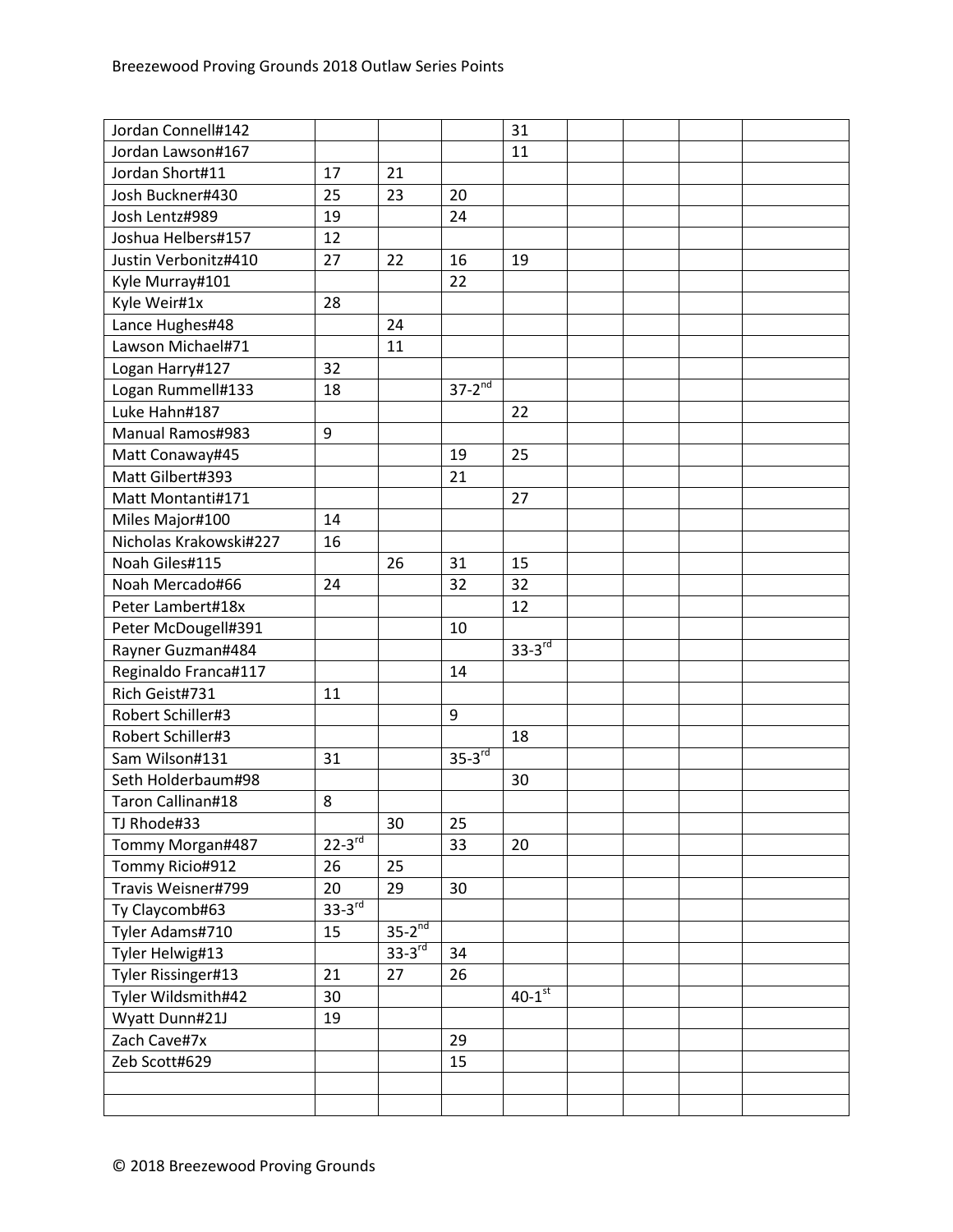| Ben Hall#756<br>27<br>16<br>Brandon Buhr#340<br>29<br>19<br>11<br>Charles Hropovich#09<br>14<br>Chris Brumbaugh#238<br>27<br>28<br>13<br>Cody Etters#312<br>17<br>14<br>12<br>10<br>Daniel Snyder#685<br>9<br>Daniel Snyder#685<br>10<br>David Ramsey#99<br>25<br>Dawson Ziegler#7<br>15<br>14<br>Dennis Billie#20<br>19<br>24<br>Devon Stump#107<br>24<br>Dylan Coon#78<br>33<br>Edwin Folgar#22<br>11<br>9<br>$35 - 1^{st}$<br>Elliott Barber#22x<br>Enrique Aguilax#10<br>15<br>23<br>13<br>Ferdy Medrano#920<br>17<br>23<br>30<br>Fernando Oliveira#985<br>15<br>8<br>Garret Ward#417<br>20<br>$33 - 3^{rd}$<br>Holden Ritchie#7<br>Hunter Smitchno#527<br>11<br>22<br>23<br>Jake Maynard#10<br>$28 - 3^{rd}$<br>$32 - 1$ st<br>Jarrett Bellison#613<br>16<br>6<br>Javier Mejia#84<br>8<br>Jeff Hack#140<br>21<br>$35-3^{rd}$<br>21<br>Jeffrey Bennett#17<br>John Billett#42<br>16<br>$37-2^{nd}$<br>Jon Flesher#14<br>Jordan Shook#118<br>13<br>$42 - 1^{st}$<br>Josh Buckner#56<br>25<br>31<br>24<br>22<br>21<br>21<br>Justin Verbonitz#410<br>18<br>Kyle Weir#1x<br>30<br>Levi Bisel#9<br>12<br>Manual Ramos#983<br>20<br>Matt Bisel#3<br>15<br>Matt Gilbert#393<br>19<br>17<br>Matt Grove#472<br>18<br>18<br>16<br>Michael McGrath#51<br>18<br>Nicholas Krakawski#227<br>10<br>25<br>Nick Robertson#94<br>$\overline{7}$<br>Noah Franklin#197<br>12<br>Noah Giles#115<br>22<br>23<br>20<br>Peter McDougall#391<br>9<br>Rayner Guzman#484<br>20<br>19<br>$27 - 2^{nd}$<br>Ryan Taylor#11<br>26 | 450 Beginner   |    |               |  |  |  |
|-------------------------------------------------------------------------------------------------------------------------------------------------------------------------------------------------------------------------------------------------------------------------------------------------------------------------------------------------------------------------------------------------------------------------------------------------------------------------------------------------------------------------------------------------------------------------------------------------------------------------------------------------------------------------------------------------------------------------------------------------------------------------------------------------------------------------------------------------------------------------------------------------------------------------------------------------------------------------------------------------------------------------------------------------------------------------------------------------------------------------------------------------------------------------------------------------------------------------------------------------------------------------------------------------------------------------------------------------------------------------------------------------------------------------------------------------------------------------------------------------------|----------------|----|---------------|--|--|--|
|                                                                                                                                                                                                                                                                                                                                                                                                                                                                                                                                                                                                                                                                                                                                                                                                                                                                                                                                                                                                                                                                                                                                                                                                                                                                                                                                                                                                                                                                                                       |                |    |               |  |  |  |
|                                                                                                                                                                                                                                                                                                                                                                                                                                                                                                                                                                                                                                                                                                                                                                                                                                                                                                                                                                                                                                                                                                                                                                                                                                                                                                                                                                                                                                                                                                       |                |    |               |  |  |  |
|                                                                                                                                                                                                                                                                                                                                                                                                                                                                                                                                                                                                                                                                                                                                                                                                                                                                                                                                                                                                                                                                                                                                                                                                                                                                                                                                                                                                                                                                                                       |                |    |               |  |  |  |
|                                                                                                                                                                                                                                                                                                                                                                                                                                                                                                                                                                                                                                                                                                                                                                                                                                                                                                                                                                                                                                                                                                                                                                                                                                                                                                                                                                                                                                                                                                       |                |    |               |  |  |  |
|                                                                                                                                                                                                                                                                                                                                                                                                                                                                                                                                                                                                                                                                                                                                                                                                                                                                                                                                                                                                                                                                                                                                                                                                                                                                                                                                                                                                                                                                                                       |                |    |               |  |  |  |
|                                                                                                                                                                                                                                                                                                                                                                                                                                                                                                                                                                                                                                                                                                                                                                                                                                                                                                                                                                                                                                                                                                                                                                                                                                                                                                                                                                                                                                                                                                       |                |    |               |  |  |  |
|                                                                                                                                                                                                                                                                                                                                                                                                                                                                                                                                                                                                                                                                                                                                                                                                                                                                                                                                                                                                                                                                                                                                                                                                                                                                                                                                                                                                                                                                                                       |                |    |               |  |  |  |
|                                                                                                                                                                                                                                                                                                                                                                                                                                                                                                                                                                                                                                                                                                                                                                                                                                                                                                                                                                                                                                                                                                                                                                                                                                                                                                                                                                                                                                                                                                       |                |    |               |  |  |  |
|                                                                                                                                                                                                                                                                                                                                                                                                                                                                                                                                                                                                                                                                                                                                                                                                                                                                                                                                                                                                                                                                                                                                                                                                                                                                                                                                                                                                                                                                                                       |                |    |               |  |  |  |
|                                                                                                                                                                                                                                                                                                                                                                                                                                                                                                                                                                                                                                                                                                                                                                                                                                                                                                                                                                                                                                                                                                                                                                                                                                                                                                                                                                                                                                                                                                       |                |    |               |  |  |  |
|                                                                                                                                                                                                                                                                                                                                                                                                                                                                                                                                                                                                                                                                                                                                                                                                                                                                                                                                                                                                                                                                                                                                                                                                                                                                                                                                                                                                                                                                                                       |                |    |               |  |  |  |
|                                                                                                                                                                                                                                                                                                                                                                                                                                                                                                                                                                                                                                                                                                                                                                                                                                                                                                                                                                                                                                                                                                                                                                                                                                                                                                                                                                                                                                                                                                       |                |    |               |  |  |  |
|                                                                                                                                                                                                                                                                                                                                                                                                                                                                                                                                                                                                                                                                                                                                                                                                                                                                                                                                                                                                                                                                                                                                                                                                                                                                                                                                                                                                                                                                                                       |                |    |               |  |  |  |
|                                                                                                                                                                                                                                                                                                                                                                                                                                                                                                                                                                                                                                                                                                                                                                                                                                                                                                                                                                                                                                                                                                                                                                                                                                                                                                                                                                                                                                                                                                       |                |    |               |  |  |  |
|                                                                                                                                                                                                                                                                                                                                                                                                                                                                                                                                                                                                                                                                                                                                                                                                                                                                                                                                                                                                                                                                                                                                                                                                                                                                                                                                                                                                                                                                                                       |                |    |               |  |  |  |
|                                                                                                                                                                                                                                                                                                                                                                                                                                                                                                                                                                                                                                                                                                                                                                                                                                                                                                                                                                                                                                                                                                                                                                                                                                                                                                                                                                                                                                                                                                       |                |    |               |  |  |  |
|                                                                                                                                                                                                                                                                                                                                                                                                                                                                                                                                                                                                                                                                                                                                                                                                                                                                                                                                                                                                                                                                                                                                                                                                                                                                                                                                                                                                                                                                                                       |                |    |               |  |  |  |
|                                                                                                                                                                                                                                                                                                                                                                                                                                                                                                                                                                                                                                                                                                                                                                                                                                                                                                                                                                                                                                                                                                                                                                                                                                                                                                                                                                                                                                                                                                       |                |    |               |  |  |  |
|                                                                                                                                                                                                                                                                                                                                                                                                                                                                                                                                                                                                                                                                                                                                                                                                                                                                                                                                                                                                                                                                                                                                                                                                                                                                                                                                                                                                                                                                                                       |                |    |               |  |  |  |
|                                                                                                                                                                                                                                                                                                                                                                                                                                                                                                                                                                                                                                                                                                                                                                                                                                                                                                                                                                                                                                                                                                                                                                                                                                                                                                                                                                                                                                                                                                       |                |    |               |  |  |  |
|                                                                                                                                                                                                                                                                                                                                                                                                                                                                                                                                                                                                                                                                                                                                                                                                                                                                                                                                                                                                                                                                                                                                                                                                                                                                                                                                                                                                                                                                                                       |                |    |               |  |  |  |
|                                                                                                                                                                                                                                                                                                                                                                                                                                                                                                                                                                                                                                                                                                                                                                                                                                                                                                                                                                                                                                                                                                                                                                                                                                                                                                                                                                                                                                                                                                       |                |    |               |  |  |  |
|                                                                                                                                                                                                                                                                                                                                                                                                                                                                                                                                                                                                                                                                                                                                                                                                                                                                                                                                                                                                                                                                                                                                                                                                                                                                                                                                                                                                                                                                                                       |                |    |               |  |  |  |
|                                                                                                                                                                                                                                                                                                                                                                                                                                                                                                                                                                                                                                                                                                                                                                                                                                                                                                                                                                                                                                                                                                                                                                                                                                                                                                                                                                                                                                                                                                       |                |    |               |  |  |  |
|                                                                                                                                                                                                                                                                                                                                                                                                                                                                                                                                                                                                                                                                                                                                                                                                                                                                                                                                                                                                                                                                                                                                                                                                                                                                                                                                                                                                                                                                                                       |                |    |               |  |  |  |
|                                                                                                                                                                                                                                                                                                                                                                                                                                                                                                                                                                                                                                                                                                                                                                                                                                                                                                                                                                                                                                                                                                                                                                                                                                                                                                                                                                                                                                                                                                       |                |    |               |  |  |  |
|                                                                                                                                                                                                                                                                                                                                                                                                                                                                                                                                                                                                                                                                                                                                                                                                                                                                                                                                                                                                                                                                                                                                                                                                                                                                                                                                                                                                                                                                                                       |                |    |               |  |  |  |
|                                                                                                                                                                                                                                                                                                                                                                                                                                                                                                                                                                                                                                                                                                                                                                                                                                                                                                                                                                                                                                                                                                                                                                                                                                                                                                                                                                                                                                                                                                       |                |    |               |  |  |  |
|                                                                                                                                                                                                                                                                                                                                                                                                                                                                                                                                                                                                                                                                                                                                                                                                                                                                                                                                                                                                                                                                                                                                                                                                                                                                                                                                                                                                                                                                                                       |                |    |               |  |  |  |
|                                                                                                                                                                                                                                                                                                                                                                                                                                                                                                                                                                                                                                                                                                                                                                                                                                                                                                                                                                                                                                                                                                                                                                                                                                                                                                                                                                                                                                                                                                       |                |    |               |  |  |  |
|                                                                                                                                                                                                                                                                                                                                                                                                                                                                                                                                                                                                                                                                                                                                                                                                                                                                                                                                                                                                                                                                                                                                                                                                                                                                                                                                                                                                                                                                                                       |                |    |               |  |  |  |
|                                                                                                                                                                                                                                                                                                                                                                                                                                                                                                                                                                                                                                                                                                                                                                                                                                                                                                                                                                                                                                                                                                                                                                                                                                                                                                                                                                                                                                                                                                       |                |    |               |  |  |  |
|                                                                                                                                                                                                                                                                                                                                                                                                                                                                                                                                                                                                                                                                                                                                                                                                                                                                                                                                                                                                                                                                                                                                                                                                                                                                                                                                                                                                                                                                                                       |                |    |               |  |  |  |
|                                                                                                                                                                                                                                                                                                                                                                                                                                                                                                                                                                                                                                                                                                                                                                                                                                                                                                                                                                                                                                                                                                                                                                                                                                                                                                                                                                                                                                                                                                       |                |    |               |  |  |  |
|                                                                                                                                                                                                                                                                                                                                                                                                                                                                                                                                                                                                                                                                                                                                                                                                                                                                                                                                                                                                                                                                                                                                                                                                                                                                                                                                                                                                                                                                                                       |                |    |               |  |  |  |
|                                                                                                                                                                                                                                                                                                                                                                                                                                                                                                                                                                                                                                                                                                                                                                                                                                                                                                                                                                                                                                                                                                                                                                                                                                                                                                                                                                                                                                                                                                       |                |    |               |  |  |  |
|                                                                                                                                                                                                                                                                                                                                                                                                                                                                                                                                                                                                                                                                                                                                                                                                                                                                                                                                                                                                                                                                                                                                                                                                                                                                                                                                                                                                                                                                                                       |                |    |               |  |  |  |
|                                                                                                                                                                                                                                                                                                                                                                                                                                                                                                                                                                                                                                                                                                                                                                                                                                                                                                                                                                                                                                                                                                                                                                                                                                                                                                                                                                                                                                                                                                       |                |    |               |  |  |  |
|                                                                                                                                                                                                                                                                                                                                                                                                                                                                                                                                                                                                                                                                                                                                                                                                                                                                                                                                                                                                                                                                                                                                                                                                                                                                                                                                                                                                                                                                                                       |                |    |               |  |  |  |
|                                                                                                                                                                                                                                                                                                                                                                                                                                                                                                                                                                                                                                                                                                                                                                                                                                                                                                                                                                                                                                                                                                                                                                                                                                                                                                                                                                                                                                                                                                       |                |    |               |  |  |  |
|                                                                                                                                                                                                                                                                                                                                                                                                                                                                                                                                                                                                                                                                                                                                                                                                                                                                                                                                                                                                                                                                                                                                                                                                                                                                                                                                                                                                                                                                                                       |                |    |               |  |  |  |
|                                                                                                                                                                                                                                                                                                                                                                                                                                                                                                                                                                                                                                                                                                                                                                                                                                                                                                                                                                                                                                                                                                                                                                                                                                                                                                                                                                                                                                                                                                       |                |    |               |  |  |  |
|                                                                                                                                                                                                                                                                                                                                                                                                                                                                                                                                                                                                                                                                                                                                                                                                                                                                                                                                                                                                                                                                                                                                                                                                                                                                                                                                                                                                                                                                                                       |                |    |               |  |  |  |
|                                                                                                                                                                                                                                                                                                                                                                                                                                                                                                                                                                                                                                                                                                                                                                                                                                                                                                                                                                                                                                                                                                                                                                                                                                                                                                                                                                                                                                                                                                       |                |    |               |  |  |  |
|                                                                                                                                                                                                                                                                                                                                                                                                                                                                                                                                                                                                                                                                                                                                                                                                                                                                                                                                                                                                                                                                                                                                                                                                                                                                                                                                                                                                                                                                                                       | Sam Wilson#131 | 34 | $27 - 2^{nd}$ |  |  |  |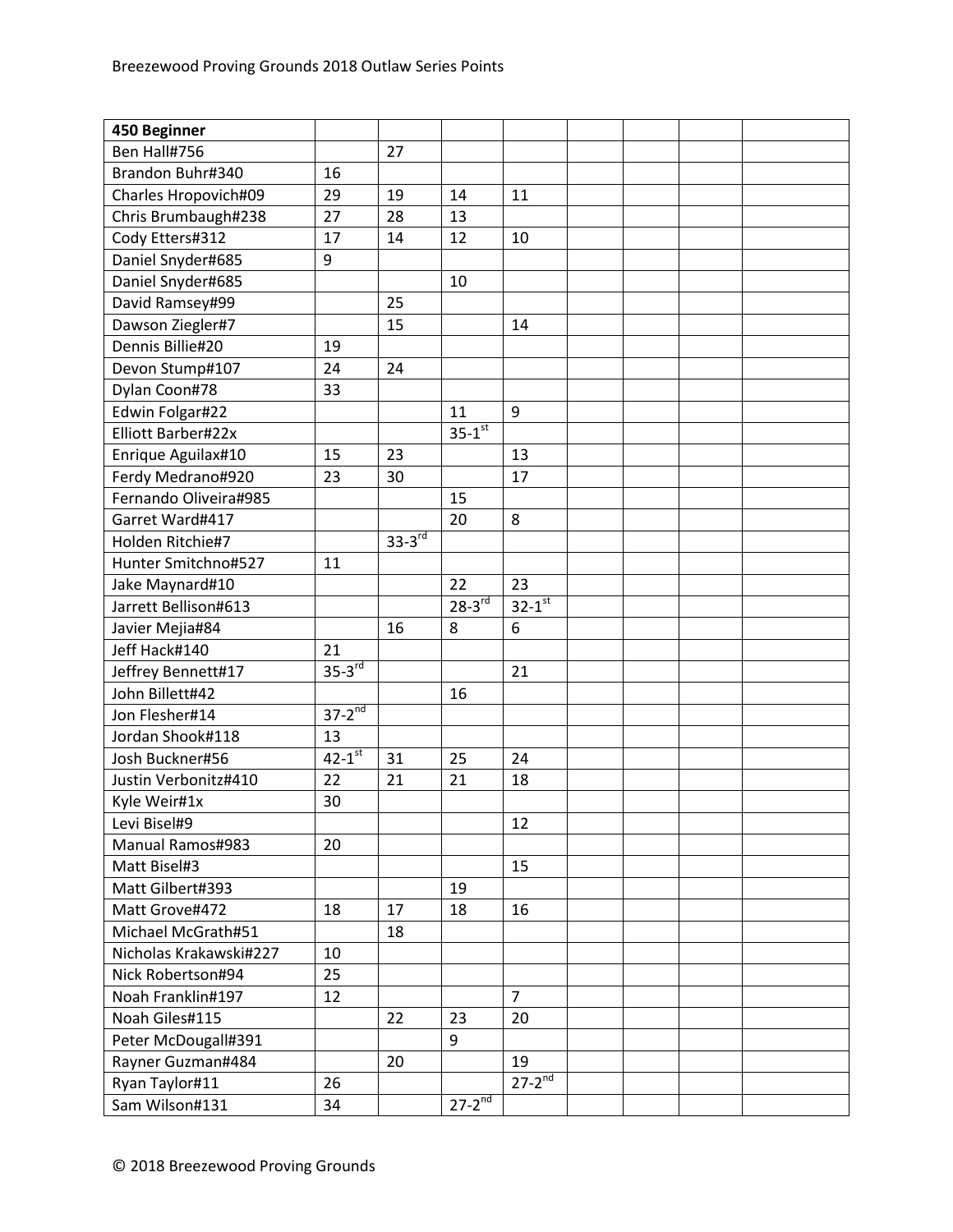| Steven Streletz#744    | 14             |                      |                |                |  |  |
|------------------------|----------------|----------------------|----------------|----------------|--|--|
| Travis Ritter#420      |                | 26                   | 24             |                |  |  |
| Ty Claycomb#63         | 31             | 29                   | 30             | $25-3^{rd}$    |  |  |
| Tyler Adams#710        | 32             | $35-2^{nd}$          |                |                |  |  |
| Tyler Helwig#13        |                | 32                   |                |                |  |  |
| Tyler Rissinger#13     | 28             | $40-1$ <sup>st</sup> | $26 - 1^{st}$  | 22             |  |  |
| Tylor Tressler#310     |                |                      | 17             |                |  |  |
| Walker Hiles#7         | 8              |                      |                |                |  |  |
|                        |                |                      |                |                |  |  |
| 250 Intermediate       |                |                      |                |                |  |  |
| Antonio Rodrigues#208  |                |                      | 8              |                |  |  |
| Baylay Oberlander#469  | 6              |                      |                |                |  |  |
| Cameron Salander#272   | 31             |                      |                |                |  |  |
| Dalton Snook#25s       | 8              | 11                   |                |                |  |  |
| Dayne Miller #28       |                | 13                   | 11             | 9              |  |  |
| Devin Lykens#997       | 27             | 27                   | 19             | 17             |  |  |
| Donny Mielnik#401      | 29             | 22                   |                |                |  |  |
| Dustin Mallow#58       |                | 17                   | 24             | 25             |  |  |
| Eddie Byrd#81          | 22             | 19                   |                | 20             |  |  |
| Eran Peilert#22        | 25             |                      |                |                |  |  |
| Hank Silvis#751        | 14             |                      |                |                |  |  |
| Henry Moore#262        | 11             |                      |                |                |  |  |
| Jacob Barton#47        | $\overline{7}$ |                      |                |                |  |  |
| Joe Calvert#128        | 18             |                      |                |                |  |  |
| Joey Mantanti#31       |                |                      |                | 12             |  |  |
| John Selby#17          | 23             | 14                   | 16             | 18             |  |  |
| Jose Rodrigues#176     |                |                      | 10             |                |  |  |
| Josh David#11          | 20             | 12                   |                | 15             |  |  |
| Kevin Clark#87         | 12             | 9                    | 12             | 11             |  |  |
| Marcus Everly#13       |                |                      |                | 10             |  |  |
| Mark Compton#423       | 36             | 10                   | $\overline{7}$ | 16             |  |  |
| Mason Guelich#691      | 16             |                      | 13             | 8              |  |  |
| Michael Novella#319    | 10             | 16                   | 15             | 6              |  |  |
| Mike Ashby#56          | 26             |                      |                |                |  |  |
| Sage Minteer#221       | 17             |                      |                |                |  |  |
| Scott Garretty#117     | 24             |                      |                |                |  |  |
| Skylar Whittington#259 |                |                      | 17             |                |  |  |
| Stash Breinich#158     | 13             |                      | 9              | $\overline{7}$ |  |  |
| Tanner Adams#72        | 21             |                      | 14             | 13             |  |  |
| Trenton Martin#145     | 9              | 18                   |                |                |  |  |
| Tyler Jones #74        | 28             | 15                   |                |                |  |  |
| Tyler Pennington#974   |                |                      |                | 14             |  |  |
| Wes Dennis#215         | 19             |                      |                |                |  |  |
| Wyatt Everhart#510     | 15             |                      |                |                |  |  |
| Zac Dziedzickie#794    |                | 20                   |                |                |  |  |
|                        |                |                      |                |                |  |  |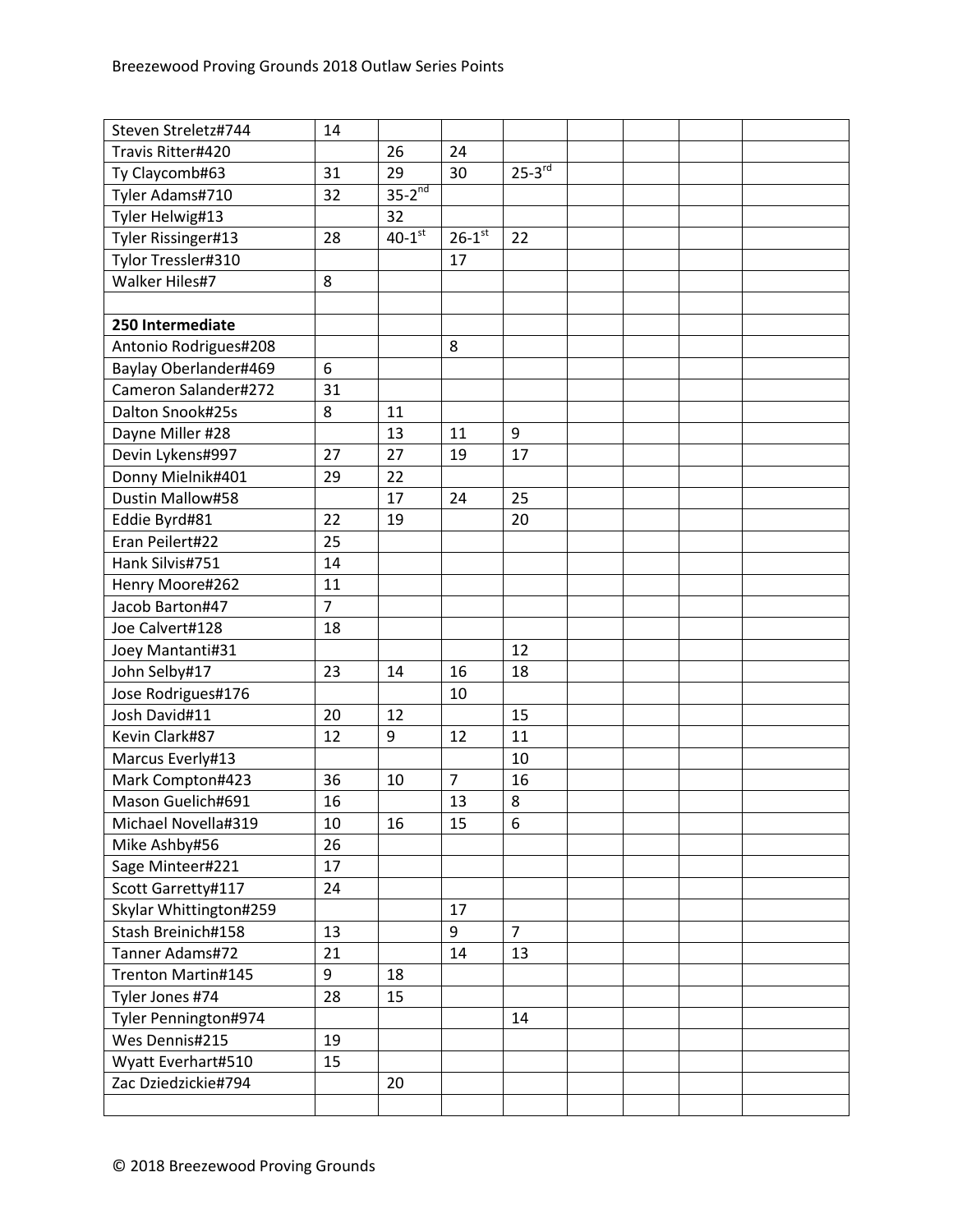| 450 Intermediate         |    |    |                |                |  |  |
|--------------------------|----|----|----------------|----------------|--|--|
| Adam Miller#57           | 17 | 13 | 11             | 14             |  |  |
| Austin Bear#927          |    |    |                | 6              |  |  |
| Austin Hollen#224        | 21 | 20 | 13             | 13             |  |  |
| Brady Lanzendorfer#71    | 12 |    |                |                |  |  |
| Brett Pochet#225         | 22 | 12 | 12             | 15             |  |  |
| Cadan Burke#420          | 10 |    |                |                |  |  |
| Chris Hoffman #051       |    | 15 | 15             | 17             |  |  |
| Clinton Barclay#27       |    |    | 14             | 12             |  |  |
| Dustin Mallow#58         |    |    | 17             | 22             |  |  |
| Dustin Trey#11           | 29 |    |                |                |  |  |
| Dylan Shoop#311          | 24 |    |                |                |  |  |
| Eddie Keltz#904          | 19 |    |                |                |  |  |
| Greg Asher#413           |    |    | 22             |                |  |  |
| Jim McMullen#778         | 13 |    |                |                |  |  |
| Joe Calvert#128          | 11 | 11 |                |                |  |  |
| Joey Montanti#31         |    |    |                | 11             |  |  |
| Justin Hall#190          |    | 8  |                |                |  |  |
| Kevin Clark#87           | 14 | 10 | 8              | $\overline{7}$ |  |  |
| Mason Logue#527          | 15 |    | 9              | 9              |  |  |
| Mike Payne#75            |    |    | $\overline{7}$ |                |  |  |
| Tanner Adams#72          | 16 |    | 6              | 8              |  |  |
| Travis Kibe#305          | 18 | 9  | 10             | 10             |  |  |
| Wes Dennis#215           | 20 |    |                |                |  |  |
|                          |    |    |                |                |  |  |
| 250 Advanced             |    |    |                |                |  |  |
| AJ Houser#951            | 18 |    | 8              |                |  |  |
| <b>Austin Davis#97</b>   |    |    |                | $\overline{7}$ |  |  |
| Bayley Oberlander#469    | 13 |    |                | 8              |  |  |
| Bobby Knupp#92           | 11 |    |                |                |  |  |
| Brandon Albright#341     | 10 |    |                |                |  |  |
| Bryce Davis#851          | 15 |    |                | 9              |  |  |
| <b>Bryton Carroll#42</b> | 16 |    |                |                |  |  |
| Cameron Salander#272     |    | 11 | 6              |                |  |  |
| Carson Good#454          | 9  |    |                |                |  |  |
| Dylan Harris#387         |    | 10 |                |                |  |  |
| Garrett Smith#387        |    |    | 13             |                |  |  |
| Gauge Keith#22           | 14 |    |                | 16             |  |  |
| Hank Silvis#75           |    |    | $\overline{7}$ |                |  |  |
| Jarrett Thompson#957     | 17 |    |                |                |  |  |
| Jimmy Barry#818          | 19 |    | 11             |                |  |  |
| Joey Deneen#257          |    | 13 | 9              |                |  |  |
| John Duckworth#621       |    | 9  |                |                |  |  |
| John Wells#429           | 26 | 20 | 10             |                |  |  |
| Ricci Randanella#89      |    | 12 |                |                |  |  |
| Scott Martin#45          | 8  |    |                |                |  |  |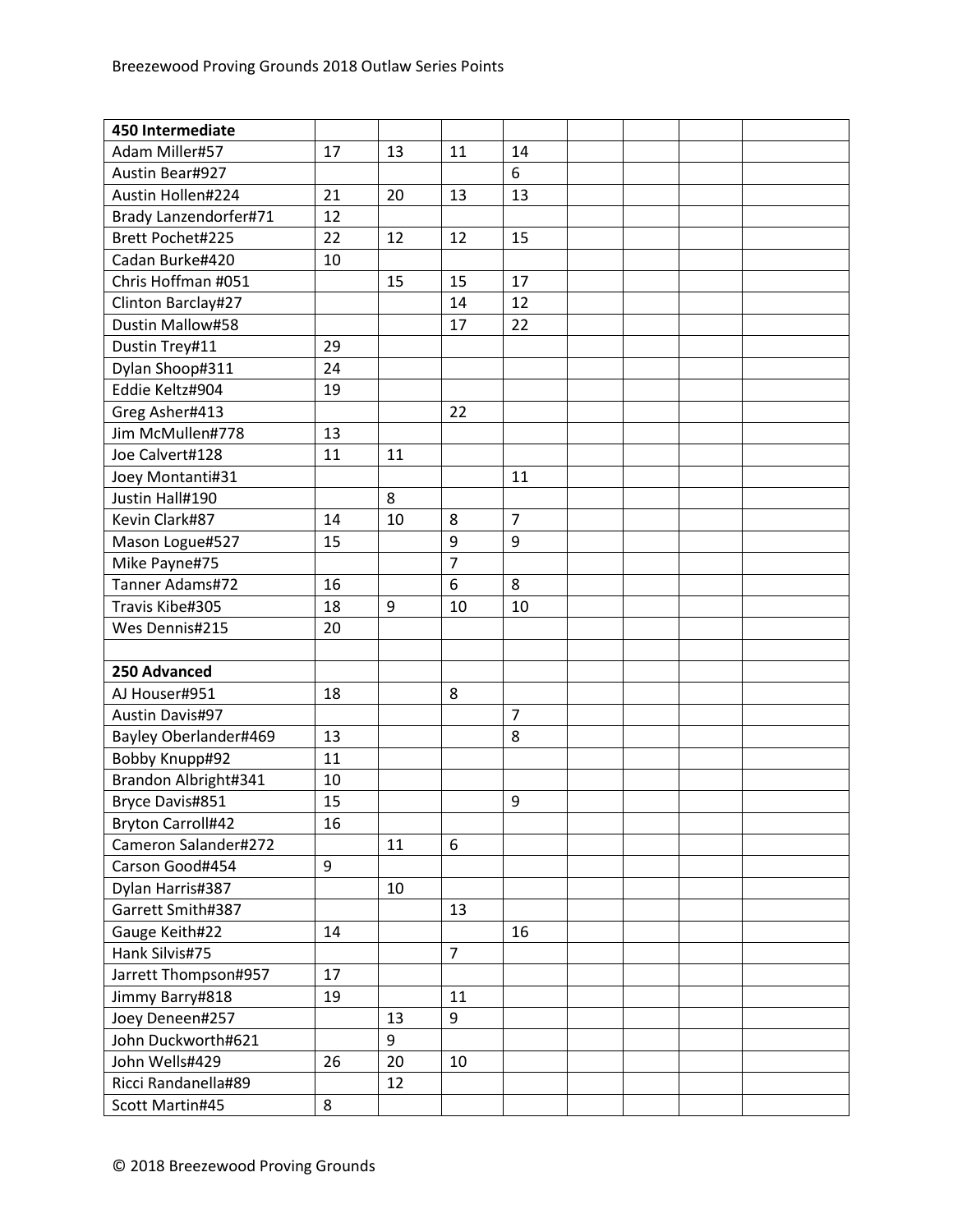| Scotty Clark#442        | 21 |                |                |                |  |  |
|-------------------------|----|----------------|----------------|----------------|--|--|
| Vinny Luhovey#437       |    |                | 18             |                |  |  |
| William Carling#513     |    | 15             |                | 11             |  |  |
| Zachary Lahman#179      | 12 |                |                |                |  |  |
|                         |    |                |                |                |  |  |
| <b>450 Advanced</b>     |    |                |                |                |  |  |
| AJ Houser#951           | 21 | 14             | 12             |                |  |  |
| Arie Reachard#643       | 28 |                |                | 8              |  |  |
| Bobby Knupp#92          | 12 |                |                |                |  |  |
| Brad Esper#727          | 30 |                |                |                |  |  |
| Brandon Albright#341    | 18 |                |                |                |  |  |
| Bret Shipley#702        | 26 | 8              | 11             | 6              |  |  |
| Bryce Davis#851         | 14 |                |                |                |  |  |
| <b>Bryton Carroll#x</b> | 32 |                |                |                |  |  |
| Cameron Salander#272    |    | $\overline{7}$ | $\overline{7}$ |                |  |  |
| Cody Johnson#31         | 13 |                |                |                |  |  |
| Daniel Dillin#916       | 15 |                |                |                |  |  |
| Dustin Miller#188       | 9  |                |                |                |  |  |
| Dylan Harris#387        |    | 9              |                |                |  |  |
| Garrett Smith#624       |    |                | 10             |                |  |  |
| Gauge Keith#22          | 22 |                |                | $\overline{7}$ |  |  |
| Jacob Runkles#270       | 37 | 24             | 21             |                |  |  |
| Jarrett Thompson#957    | 23 |                |                |                |  |  |
| Jeffrey Miller#188      | 17 |                |                |                |  |  |
| Jimmy Barry#818         | 19 |                | 14             |                |  |  |
| Joey Deneen#257         |    | 22             | 9              |                |  |  |
| John Duckworth#621      |    | 15             |                |                |  |  |
| John Wells#429          | 20 | 19             | 16             |                |  |  |
| Josh Howser#718         | 24 | 11             | 13             |                |  |  |
| Josh Stein#177          | 25 |                |                |                |  |  |
| Kevin Rivera#5          | 10 |                |                |                |  |  |
| Nick Fratz-Orr#265      | 29 |                |                |                |  |  |
| Ricci Randanella#89     |    | 16             |                |                |  |  |
| Scotty Clark#442        | 27 | 10             |                | 15             |  |  |
| Tyler Myers#88          | 16 | 12             |                |                |  |  |
| Vinny Luhovey#437       |    |                | 8              |                |  |  |
| William Carling#513     |    | 13             |                | 10             |  |  |
| Zachary Lahman#179      | 11 |                |                |                |  |  |
|                         |    |                |                |                |  |  |
| Vet 30 Plus Open        |    |                |                |                |  |  |
| Brandon Smith#142       | 17 |                |                | 11             |  |  |
| Caleb Lytle#391         | 12 |                |                |                |  |  |
| Chad Aughinsaugh#883    |    |                |                | 20             |  |  |
| Chris Girard#209        | 11 | 14             |                | 6              |  |  |
| Chris Hazelton#65       |    |                |                | 9              |  |  |
| Daniel Snyder#685       | 9  |                |                |                |  |  |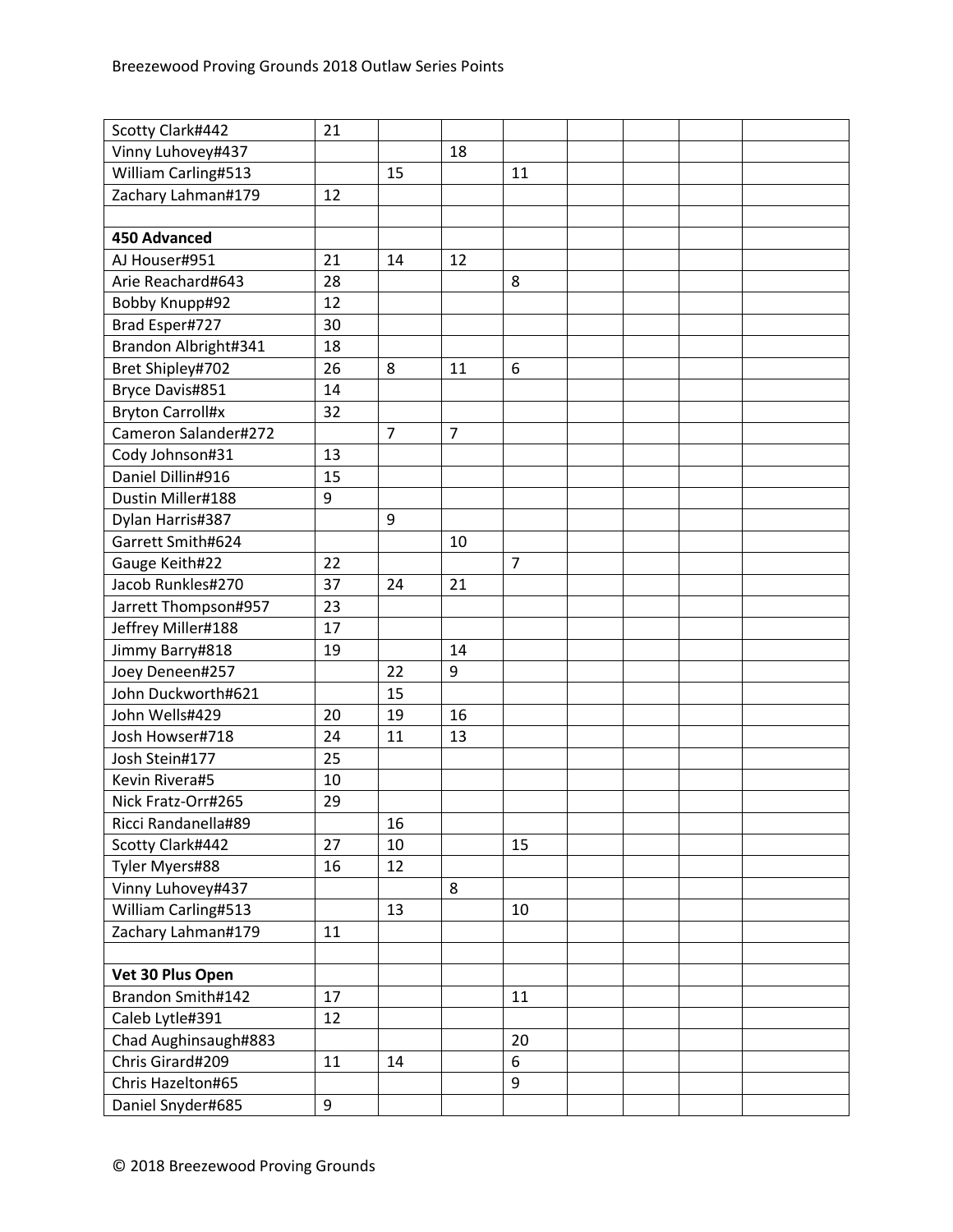| Dave Matthews#420       | 10             | 12 | 10             | 8              |  |  |
|-------------------------|----------------|----|----------------|----------------|--|--|
| Derek Boyd#813          | 15             |    | 11             | 10             |  |  |
| Donny Mielnik#401       | 31             | 22 |                |                |  |  |
| Jason Trevenen#74       | 16             |    | 9              | 12             |  |  |
| Jason Winters#27        | 18             |    |                |                |  |  |
| Jim McMullen#778        | 13             |    |                |                |  |  |
| John Selby#17           | 22             |    | 13             | 17             |  |  |
| Justin Gruden#664       | 20             |    |                |                |  |  |
| Kevin Needle#653        |                | 15 | $\overline{7}$ |                |  |  |
| Matt Grove#472          | 14             | 13 | 8              | $\overline{7}$ |  |  |
| Michael Novella#319     | 19             | 19 | 14             | 14             |  |  |
| Mike Payne#75           |                |    | 12             | 18             |  |  |
| Nate Fetterman#357      | 23             | 17 | 18             | 16             |  |  |
| Paul Hrubochak#735      | $\overline{7}$ |    | 15             |                |  |  |
| Randy Lawson#209        | 26             | 20 | 23             | 25             |  |  |
| Ryan Taylor#11          | 21             |    |                | 15             |  |  |
| Scott Martin#45         | 24             | 18 | 16             |                |  |  |
| Shane Benitez#556       |                |    |                | 13             |  |  |
| William Walters#717     | 8              |    |                |                |  |  |
| Zach Coons#69           |                | 27 |                |                |  |  |
|                         |                |    |                |                |  |  |
| Senior 45 Plus Open     |                |    |                |                |  |  |
| Bill Lauver#442         | $\overline{7}$ | 9  | 8              |                |  |  |
| Charlie Von Bergen#311  |                | 12 |                |                |  |  |
| Greg Lykens#04          |                |    |                | 14             |  |  |
| Gus Golden#13           |                |    |                | 6              |  |  |
| Jeffrey Miller#188      | 11             |    |                |                |  |  |
| Jody Nevling#338        |                |    | 12             |                |  |  |
| John Lanzendorfer#71    |                | 17 |                |                |  |  |
| Kevin Allen#427         | 8              |    |                |                |  |  |
| Mark Howser#117         | 9              |    | 9              | 9              |  |  |
| Paul Hrubochak#735      | 16             |    | 17             |                |  |  |
| Rich Brungard#264       |                |    | 10             |                |  |  |
| Zebadiah Scott#629      | 6              | 10 | $\overline{7}$ | $\overline{7}$ |  |  |
|                         |                |    |                |                |  |  |
| <b>Pit Bike Open</b>    |                |    |                |                |  |  |
| #808                    |                |    | 13             |                |  |  |
| Braden Hinterberger#027 |                | 13 |                |                |  |  |
| Daniel Grimm#43         | $\overline{7}$ | 6  | 6              |                |  |  |
| JJ Massicot#28          | 12             |    |                |                |  |  |
| Wayne Perry#24          |                |    | 8              |                |  |  |
| Wesley Franke#773       |                | 8  |                |                |  |  |
|                         |                |    |                |                |  |  |
|                         |                |    |                |                |  |  |
|                         |                |    |                |                |  |  |
|                         |                |    |                |                |  |  |
|                         |                |    |                |                |  |  |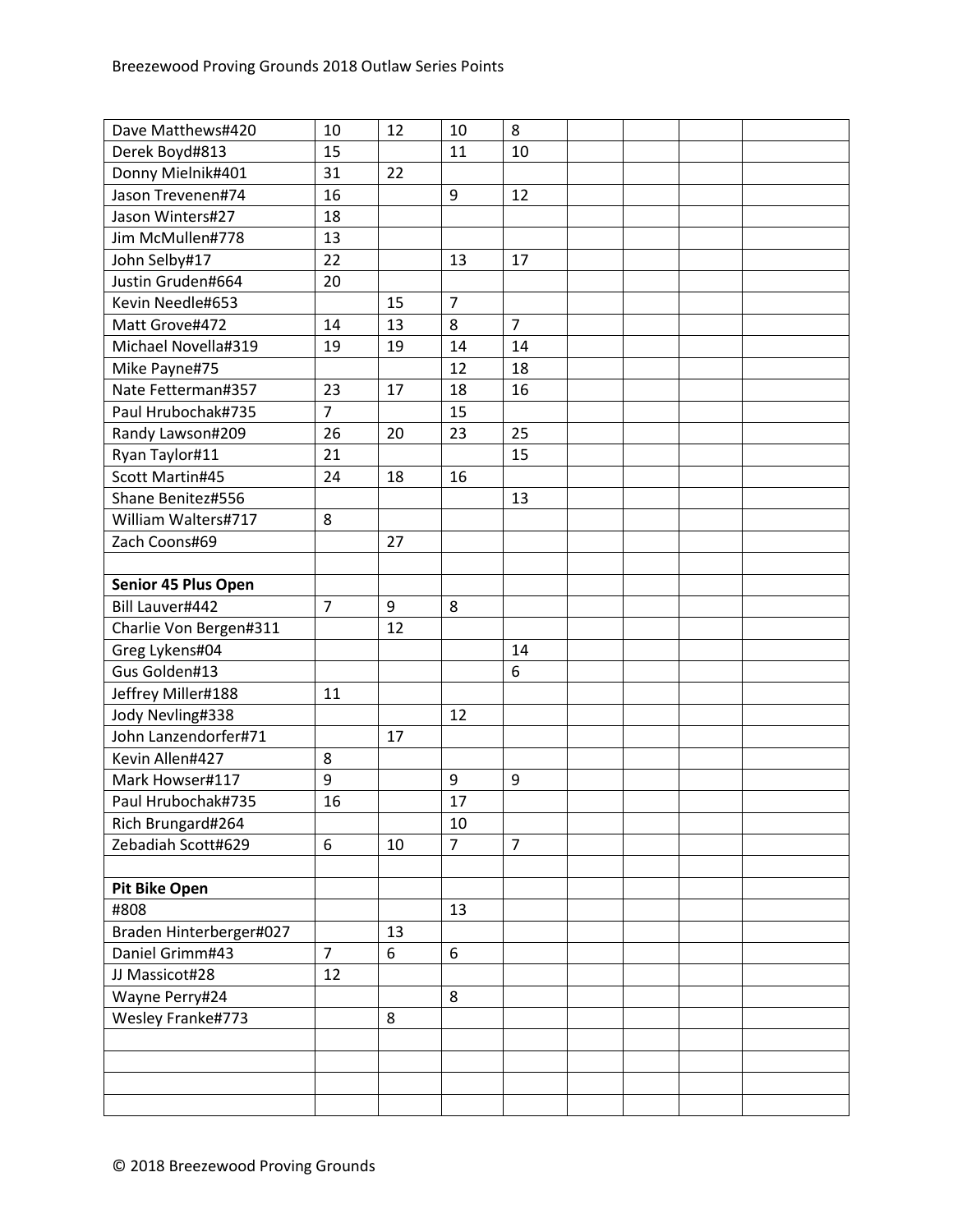| Kids 50/70 Open<br>Aiden McGuire#19x<br>9<br>$\overline{7}$<br>Carter Reese#813<br>8<br>Jayden Shiffer#16<br>17<br>Kolton Zimmerman#19<br>6<br>6<br>Ryder Carter#5<br>8<br>9<br>6<br>12<br>8<br>Vincent Dillion#54<br>14<br>Zach Notarianni#9<br>10<br>13<br>13<br><b>Kids 90/125 Open</b><br>Aiden Fisher#317<br>8<br>Cameron Bash#36<br>12<br>11<br>11<br>14<br>$\overline{7}$<br>$\overline{7}$<br>9<br>Cameron Kunkle#82<br>9<br>$\overline{7}$<br>$6\phantom{a}$<br>6<br>Dakota Pittman#998<br>Evan Osborne#31<br>10<br>Jake Colson#4<br>8<br>8<br>9<br>9<br>Jayden Shiffer#16<br>Kolton Zimmerman#19<br>6<br>$\overline{7}$<br>Kyle Crone#11<br>Vincent Dillion#54<br>17<br>16<br>16<br>Zach Notarianni#9<br>6<br>200/300 Open<br>Agastino Abbatiello#100<br>$\overline{7}$<br>Corey Osborne#19<br>9<br>Dane Molander#488<br>14<br>Jayden Russell#14<br>11<br>Tyler Notarianni#6<br>6<br>400 Open<br>Avery Bailey#71<br>$\overline{7}$<br>$\overline{7}$<br>10<br>Dalton Gish#444<br>15<br>Dave Keller#77<br>8<br>10<br>13<br>15<br>Dillon Isenberg#314<br>8<br>8<br>$\boldsymbol{9}$<br>Eric Foreman#29<br>Greg Huntley#23<br>16<br>Joey Miller#818<br>$\overline{7}$<br>6<br>11<br>6 | <b>QUADS</b>      |  |   |  |  |
|----------------------------------------------------------------------------------------------------------------------------------------------------------------------------------------------------------------------------------------------------------------------------------------------------------------------------------------------------------------------------------------------------------------------------------------------------------------------------------------------------------------------------------------------------------------------------------------------------------------------------------------------------------------------------------------------------------------------------------------------------------------------------------------------------------------------------------------------------------------------------------------------------------------------------------------------------------------------------------------------------------------------------------------------------------------------------------------------------------------------------------------------------------------------------------------------|-------------------|--|---|--|--|
|                                                                                                                                                                                                                                                                                                                                                                                                                                                                                                                                                                                                                                                                                                                                                                                                                                                                                                                                                                                                                                                                                                                                                                                              |                   |  |   |  |  |
|                                                                                                                                                                                                                                                                                                                                                                                                                                                                                                                                                                                                                                                                                                                                                                                                                                                                                                                                                                                                                                                                                                                                                                                              |                   |  |   |  |  |
|                                                                                                                                                                                                                                                                                                                                                                                                                                                                                                                                                                                                                                                                                                                                                                                                                                                                                                                                                                                                                                                                                                                                                                                              |                   |  |   |  |  |
|                                                                                                                                                                                                                                                                                                                                                                                                                                                                                                                                                                                                                                                                                                                                                                                                                                                                                                                                                                                                                                                                                                                                                                                              |                   |  |   |  |  |
|                                                                                                                                                                                                                                                                                                                                                                                                                                                                                                                                                                                                                                                                                                                                                                                                                                                                                                                                                                                                                                                                                                                                                                                              |                   |  |   |  |  |
|                                                                                                                                                                                                                                                                                                                                                                                                                                                                                                                                                                                                                                                                                                                                                                                                                                                                                                                                                                                                                                                                                                                                                                                              |                   |  |   |  |  |
|                                                                                                                                                                                                                                                                                                                                                                                                                                                                                                                                                                                                                                                                                                                                                                                                                                                                                                                                                                                                                                                                                                                                                                                              |                   |  |   |  |  |
|                                                                                                                                                                                                                                                                                                                                                                                                                                                                                                                                                                                                                                                                                                                                                                                                                                                                                                                                                                                                                                                                                                                                                                                              |                   |  |   |  |  |
|                                                                                                                                                                                                                                                                                                                                                                                                                                                                                                                                                                                                                                                                                                                                                                                                                                                                                                                                                                                                                                                                                                                                                                                              |                   |  |   |  |  |
|                                                                                                                                                                                                                                                                                                                                                                                                                                                                                                                                                                                                                                                                                                                                                                                                                                                                                                                                                                                                                                                                                                                                                                                              |                   |  |   |  |  |
|                                                                                                                                                                                                                                                                                                                                                                                                                                                                                                                                                                                                                                                                                                                                                                                                                                                                                                                                                                                                                                                                                                                                                                                              |                   |  |   |  |  |
|                                                                                                                                                                                                                                                                                                                                                                                                                                                                                                                                                                                                                                                                                                                                                                                                                                                                                                                                                                                                                                                                                                                                                                                              |                   |  |   |  |  |
|                                                                                                                                                                                                                                                                                                                                                                                                                                                                                                                                                                                                                                                                                                                                                                                                                                                                                                                                                                                                                                                                                                                                                                                              |                   |  |   |  |  |
|                                                                                                                                                                                                                                                                                                                                                                                                                                                                                                                                                                                                                                                                                                                                                                                                                                                                                                                                                                                                                                                                                                                                                                                              |                   |  |   |  |  |
|                                                                                                                                                                                                                                                                                                                                                                                                                                                                                                                                                                                                                                                                                                                                                                                                                                                                                                                                                                                                                                                                                                                                                                                              |                   |  |   |  |  |
|                                                                                                                                                                                                                                                                                                                                                                                                                                                                                                                                                                                                                                                                                                                                                                                                                                                                                                                                                                                                                                                                                                                                                                                              |                   |  |   |  |  |
|                                                                                                                                                                                                                                                                                                                                                                                                                                                                                                                                                                                                                                                                                                                                                                                                                                                                                                                                                                                                                                                                                                                                                                                              |                   |  |   |  |  |
|                                                                                                                                                                                                                                                                                                                                                                                                                                                                                                                                                                                                                                                                                                                                                                                                                                                                                                                                                                                                                                                                                                                                                                                              |                   |  |   |  |  |
|                                                                                                                                                                                                                                                                                                                                                                                                                                                                                                                                                                                                                                                                                                                                                                                                                                                                                                                                                                                                                                                                                                                                                                                              |                   |  |   |  |  |
|                                                                                                                                                                                                                                                                                                                                                                                                                                                                                                                                                                                                                                                                                                                                                                                                                                                                                                                                                                                                                                                                                                                                                                                              |                   |  |   |  |  |
|                                                                                                                                                                                                                                                                                                                                                                                                                                                                                                                                                                                                                                                                                                                                                                                                                                                                                                                                                                                                                                                                                                                                                                                              |                   |  |   |  |  |
|                                                                                                                                                                                                                                                                                                                                                                                                                                                                                                                                                                                                                                                                                                                                                                                                                                                                                                                                                                                                                                                                                                                                                                                              |                   |  |   |  |  |
|                                                                                                                                                                                                                                                                                                                                                                                                                                                                                                                                                                                                                                                                                                                                                                                                                                                                                                                                                                                                                                                                                                                                                                                              |                   |  |   |  |  |
|                                                                                                                                                                                                                                                                                                                                                                                                                                                                                                                                                                                                                                                                                                                                                                                                                                                                                                                                                                                                                                                                                                                                                                                              |                   |  |   |  |  |
|                                                                                                                                                                                                                                                                                                                                                                                                                                                                                                                                                                                                                                                                                                                                                                                                                                                                                                                                                                                                                                                                                                                                                                                              |                   |  |   |  |  |
|                                                                                                                                                                                                                                                                                                                                                                                                                                                                                                                                                                                                                                                                                                                                                                                                                                                                                                                                                                                                                                                                                                                                                                                              |                   |  |   |  |  |
|                                                                                                                                                                                                                                                                                                                                                                                                                                                                                                                                                                                                                                                                                                                                                                                                                                                                                                                                                                                                                                                                                                                                                                                              |                   |  |   |  |  |
|                                                                                                                                                                                                                                                                                                                                                                                                                                                                                                                                                                                                                                                                                                                                                                                                                                                                                                                                                                                                                                                                                                                                                                                              |                   |  |   |  |  |
|                                                                                                                                                                                                                                                                                                                                                                                                                                                                                                                                                                                                                                                                                                                                                                                                                                                                                                                                                                                                                                                                                                                                                                                              |                   |  |   |  |  |
|                                                                                                                                                                                                                                                                                                                                                                                                                                                                                                                                                                                                                                                                                                                                                                                                                                                                                                                                                                                                                                                                                                                                                                                              |                   |  |   |  |  |
|                                                                                                                                                                                                                                                                                                                                                                                                                                                                                                                                                                                                                                                                                                                                                                                                                                                                                                                                                                                                                                                                                                                                                                                              |                   |  |   |  |  |
|                                                                                                                                                                                                                                                                                                                                                                                                                                                                                                                                                                                                                                                                                                                                                                                                                                                                                                                                                                                                                                                                                                                                                                                              |                   |  |   |  |  |
|                                                                                                                                                                                                                                                                                                                                                                                                                                                                                                                                                                                                                                                                                                                                                                                                                                                                                                                                                                                                                                                                                                                                                                                              |                   |  |   |  |  |
|                                                                                                                                                                                                                                                                                                                                                                                                                                                                                                                                                                                                                                                                                                                                                                                                                                                                                                                                                                                                                                                                                                                                                                                              |                   |  |   |  |  |
|                                                                                                                                                                                                                                                                                                                                                                                                                                                                                                                                                                                                                                                                                                                                                                                                                                                                                                                                                                                                                                                                                                                                                                                              |                   |  |   |  |  |
|                                                                                                                                                                                                                                                                                                                                                                                                                                                                                                                                                                                                                                                                                                                                                                                                                                                                                                                                                                                                                                                                                                                                                                                              |                   |  |   |  |  |
|                                                                                                                                                                                                                                                                                                                                                                                                                                                                                                                                                                                                                                                                                                                                                                                                                                                                                                                                                                                                                                                                                                                                                                                              |                   |  |   |  |  |
|                                                                                                                                                                                                                                                                                                                                                                                                                                                                                                                                                                                                                                                                                                                                                                                                                                                                                                                                                                                                                                                                                                                                                                                              |                   |  |   |  |  |
|                                                                                                                                                                                                                                                                                                                                                                                                                                                                                                                                                                                                                                                                                                                                                                                                                                                                                                                                                                                                                                                                                                                                                                                              | Josh Bumbarger#89 |  | 8 |  |  |
| Nathaniel Yeager#15<br>6                                                                                                                                                                                                                                                                                                                                                                                                                                                                                                                                                                                                                                                                                                                                                                                                                                                                                                                                                                                                                                                                                                                                                                     |                   |  |   |  |  |
|                                                                                                                                                                                                                                                                                                                                                                                                                                                                                                                                                                                                                                                                                                                                                                                                                                                                                                                                                                                                                                                                                                                                                                                              |                   |  |   |  |  |
| <b>Open Beginner</b>                                                                                                                                                                                                                                                                                                                                                                                                                                                                                                                                                                                                                                                                                                                                                                                                                                                                                                                                                                                                                                                                                                                                                                         |                   |  |   |  |  |
| $14-3^{rd}$<br>Andrew Beury#14<br>16                                                                                                                                                                                                                                                                                                                                                                                                                                                                                                                                                                                                                                                                                                                                                                                                                                                                                                                                                                                                                                                                                                                                                         |                   |  |   |  |  |
| Andrew Shatzer#04<br>11<br>13                                                                                                                                                                                                                                                                                                                                                                                                                                                                                                                                                                                                                                                                                                                                                                                                                                                                                                                                                                                                                                                                                                                                                                |                   |  |   |  |  |
| Andrew Williams#724<br>12<br>10<br>14                                                                                                                                                                                                                                                                                                                                                                                                                                                                                                                                                                                                                                                                                                                                                                                                                                                                                                                                                                                                                                                                                                                                                        |                   |  |   |  |  |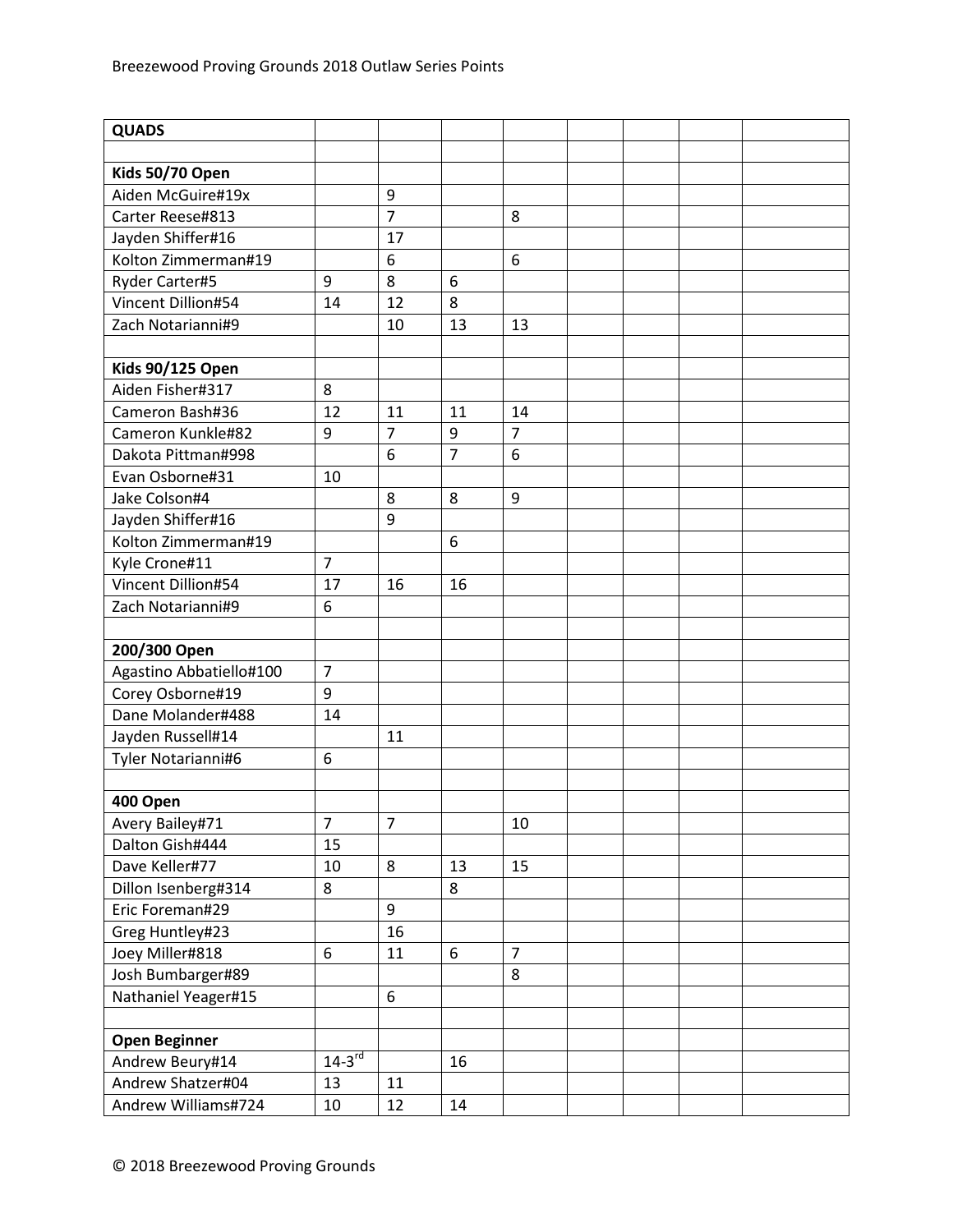| Austin Lewis#343       | 13             | $16-2^{nd}$            | $20-2^{nd}$          |                |  |    |
|------------------------|----------------|------------------------|----------------------|----------------|--|----|
| Chase Fetterman#82     | $16-2^{nd}$    |                        | 17                   | $15-3^{rd}$    |  |    |
| Corey Zamenski#11x     | 8              |                        |                      |                |  |    |
| Darrin Jumper#105      | 12             |                        |                      |                |  |    |
| Dave Jenkins#52        |                |                        | 13                   | 11             |  |    |
| Destiny Boden#13B      | $\overline{7}$ | 10                     | 9                    |                |  |    |
| Devin Baker#11         | $21 - 1^{st}$  |                        | 12                   | $22 - 1^{st}$  |  |    |
| Devin Woodward#556     | $14-3^{rd}$    |                        |                      | 14             |  |    |
| Douglas Fisher#416     | 11             | 8                      |                      |                |  |    |
| Gary Keister#22        |                |                        |                      | $\overline{7}$ |  |    |
| Jake Harmon#419        |                |                        |                      | 9              |  |    |
| Jon Woods#x            | 8              |                        |                      |                |  |    |
| Josh Atkins#19         | $16-2^{nd}$    | $15-2^{nd}$            |                      |                |  |    |
| Lance Slaterback#242   | 9              |                        |                      |                |  |    |
| Luke Haberlein#21      | 12             | $21 - 1$ <sup>st</sup> | 10                   | 13             |  |    |
| Max Shiffer#14         |                | 12                     |                      |                |  |    |
| Nathan Shank#625       |                | 9                      | 11                   | 8              |  |    |
| Rusty Morder#920       |                |                        |                      | 10             |  |    |
| Steven Muth#17         |                | $13-3^{rd}$            | 8                    |                |  |    |
| Tanner Bisker#x        | $\overline{7}$ | 11                     |                      |                |  |    |
| <b>TJ Notarianni#4</b> |                | $20-1$ <sup>st</sup>   | $25-1$ <sup>st</sup> | $17-2^{nd}$    |  | 62 |
| Travis Myers#13        | 11             |                        |                      |                |  |    |
| Tyler Marlin#1         | 10             |                        | $18-3^{rd}$          |                |  |    |
| Tyler Notarianni#6     | $21 - 1^{st}$  | $14-3^{rd}$            | 15                   | 12             |  |    |
| Tyler Swain#725        | 9              | 13                     |                      |                |  |    |
|                        |                |                        |                      |                |  |    |
| Open Intermediate      |                |                        |                      |                |  |    |
| Adam Whary#512         | 25             | 9                      |                      | 16             |  |    |
| Ashley Imler#6         |                | 11                     | 9                    | 15             |  |    |
| Cody Naugle#62         | 12             | $\overline{7}$         |                      |                |  |    |
| Cole Wertz#21          |                | 6                      |                      |                |  |    |
| Corey Weaverling#119   | 20             | 14                     | 12                   | 25             |  |    |
| Dakota Radcliff#333    | 13             | 10                     | 22                   | 20             |  |    |
| DJ Bookwalter#89       | 17             | 11                     | 8                    |                |  |    |
| Dylan Swartz#13        |                |                        |                      | 18             |  |    |
| Gabe Lukasik#117       | 14             | 10                     | 14                   | 14             |  |    |
| Howard Lowe#01         | 11             | 8                      | $\overline{7}$       | 9              |  |    |
| Jacob Ryan#75          | 18             | 18                     |                      | 17             |  |    |
| Jaryd Griffie#21x      |                | $\overline{7}$         | 15                   | $\overline{7}$ |  |    |
| John Weisheier#524     | 15             | 12                     | 11                   | 12             |  |    |
| Josh Costaldo#587      |                |                        | 6                    | 6              |  |    |
| Kyle Denkovich#184     |                | 8                      |                      |                |  |    |
| Paul Morelli#77        |                |                        |                      |                |  |    |
|                        | 16             |                        |                      |                |  |    |
| Paul Savino#418        |                | $6\,$                  | 13                   | 11             |  |    |
| Ryan Post#8            |                | 13                     | 10                   | 10             |  |    |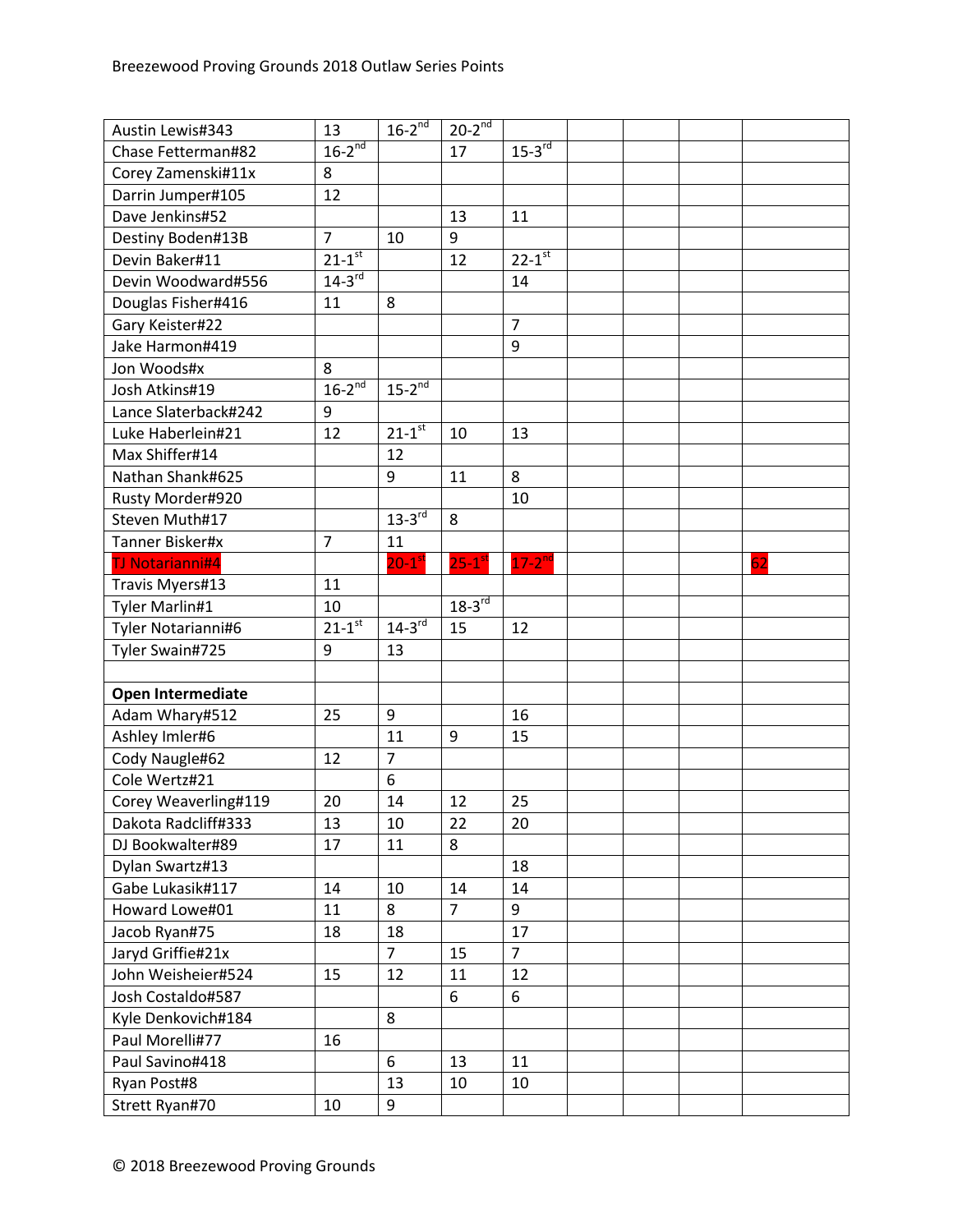| Tyler Young#95       |                |                |                | 8              |  |  |
|----------------------|----------------|----------------|----------------|----------------|--|--|
| William Spatz#04     |                | 19             | 17             | 13             |  |  |
|                      |                |                |                |                |  |  |
| <b>Open Advanced</b> |                |                |                |                |  |  |
| Brandon Hoag#2       |                | 15             |                |                |  |  |
| Brock Jumper#112     | $\overline{7}$ |                |                |                |  |  |
| Dayton Buhrman#56    | 10             | 11             |                | 9              |  |  |
| Ian Tolbert#521      | 8              | 9              | $\overline{7}$ | 6              |  |  |
| Jared Baker #686     |                | 8              |                |                |  |  |
| Jaron Cochran#563    | 6              |                |                |                |  |  |
| Joel Hetrick#1       | 20             | 6              |                |                |  |  |
| Jon Blemler#326      | 9              | 10             |                | $\overline{7}$ |  |  |
| Josh Atkins#19       |                |                | 6              |                |  |  |
| Justin Feight#297    | 13             | 13             | 14             | 11             |  |  |
| Robert Breon#17      | 11             | $\overline{7}$ |                |                |  |  |
| Tim Notarianni#32    | 12             | 12             | 9              | 8              |  |  |
| Ty Gehman#113        | 15             | 20             |                | 16             |  |  |
|                      |                |                |                |                |  |  |
| <b>Women Open</b>    |                |                |                |                |  |  |
| Ashley Tolbert#8     | 8              | 6              | 6              | 6              |  |  |
| Breanna Savage#103   |                | 12             | 13             |                |  |  |
| Destiny Boden#13B    | 9              | 8              | 8              |                |  |  |
| Felecha Dashem#118   | $\overline{7}$ | $\overline{7}$ | 9              | 8              |  |  |
| Holly Carroll#595    | 11             | 13             | 12             | 13             |  |  |
| Jordan Kunkle#00     |                |                | $\overline{7}$ | $\overline{7}$ |  |  |
| Maddie Hill#505      | 13             | 11             | 11             | 10             |  |  |
| Madison Lukasik#8    |                | 10             | 15             | 11             |  |  |
| Michelle Jenkins#5   |                | 15             |                |                |  |  |
| Shelby Cobrando#55   | 18             | 20             | 20             | 18             |  |  |
| Tabby Hushon#4       | 10             | 9              | 10             | 9              |  |  |
|                      |                |                |                |                |  |  |
| Vet 30 Plus Open     |                |                |                |                |  |  |
| Bill Haer#66         | 10             | 8              | 9              | 7              |  |  |
| Dana Ketchum#18      |                | 14             |                |                |  |  |
| Daryl Rhine#45       | $\overline{7}$ | 9              |                | 9              |  |  |
| Dave Keller#77       | 11             | 13             | $\overline{7}$ |                |  |  |
| Dave Savage#104      | 12             | 11             | 12             |                |  |  |
| Eric Foreman#29      |                |                | 8              |                |  |  |
| Howard Dashem#629    |                | 10             | 10             | 6              |  |  |
| Ian Tolbert#521      |                | 17             | 19             | 16             |  |  |
| Jerry Myers#22       | 16             |                |                |                |  |  |
| Joey Miller#818      | 9              | $\overline{7}$ |                |                |  |  |
| John Shank#820       | 13             | 12             | 14             | 11             |  |  |
| Josh Atkins#19       | 21             | 24             |                |                |  |  |
| Josh Costaldo#587    |                |                | 11             | 8              |  |  |
| Josh Crone#108       | 14             |                |                |                |  |  |
|                      |                |                |                |                |  |  |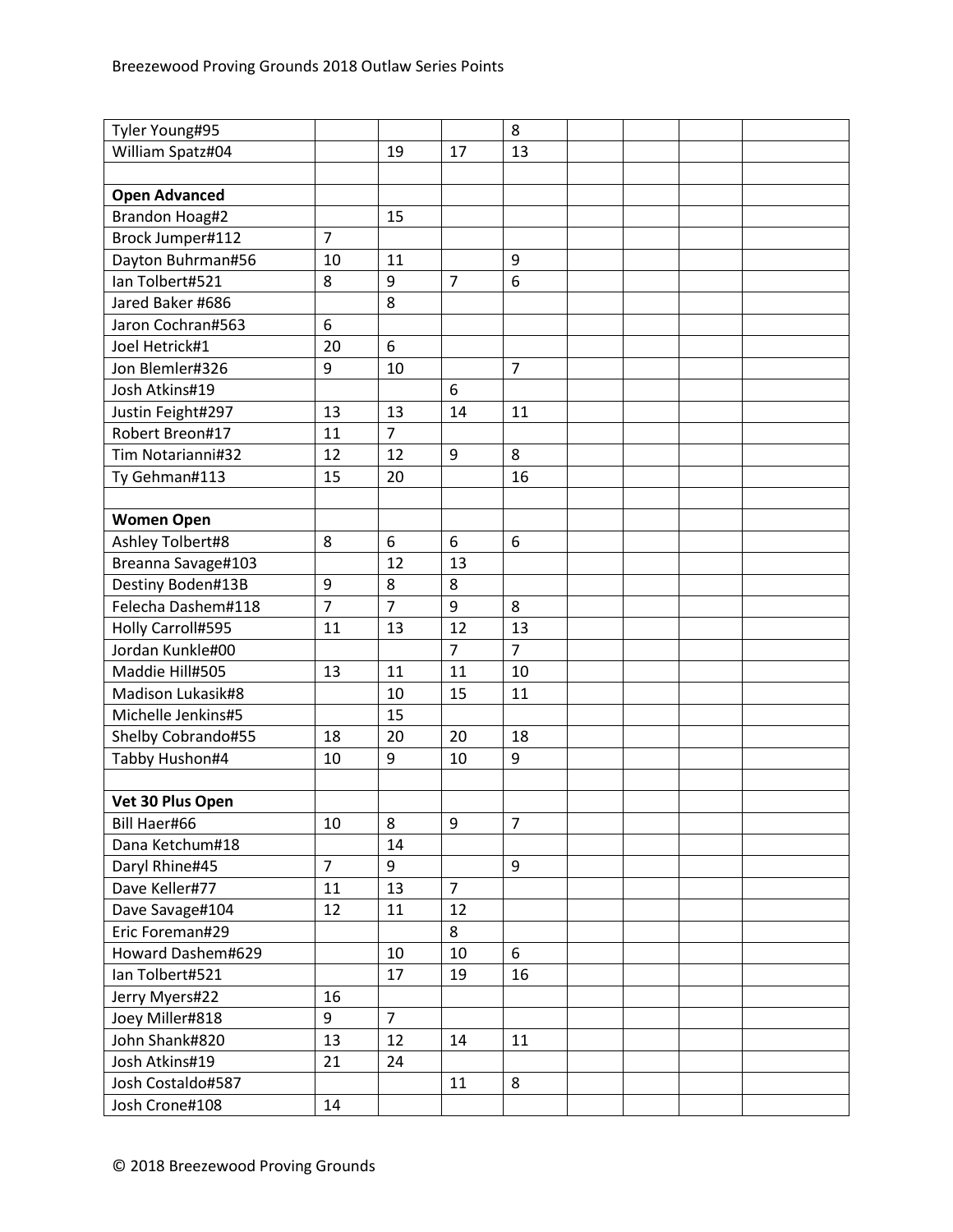| Kevin Meek#96         | 8               |                 |                 |                 |  |  |
|-----------------------|-----------------|-----------------|-----------------|-----------------|--|--|
| Kyle Denkovich#184    |                 | 15              |                 |                 |  |  |
| Michelle Jenkins#5    |                 | 16              |                 |                 |  |  |
| Tyler Smith#15        | 6               |                 |                 |                 |  |  |
| Tyler Smith#15        |                 | 19              |                 |                 |  |  |
|                       |                 |                 |                 |                 |  |  |
| <b>Open Trophy</b>    |                 |                 |                 |                 |  |  |
| Corey Weaverling#119  |                 | 4 <sup>th</sup> | 2 <sup>nd</sup> |                 |  |  |
| Dayton Buhrman#56     | 3 <sup>rd</sup> | 3 <sup>rd</sup> |                 | 2 <sup>nd</sup> |  |  |
| Justin Feight#297     | 2 <sup>nd</sup> |                 | 1 <sup>st</sup> | 1 <sup>st</sup> |  |  |
| Kaden Gingras#003     | 5 <sup>th</sup> | 7 <sup>th</sup> |                 | 4 <sup>th</sup> |  |  |
| Max Shiffer #14       |                 | 6 <sup>th</sup> |                 |                 |  |  |
| Ryan Post #88         |                 | 5 <sup>th</sup> | 3 <sup>rd</sup> | 5 <sup>th</sup> |  |  |
| Tim Notarianni#32     | 7 <sup>th</sup> | 2 <sup>nd</sup> |                 |                 |  |  |
| TJ Notarianni#4       | 6 <sup>th</sup> | 8 <sup>th</sup> |                 |                 |  |  |
| Trevor Bulger#4       | 1 <sup>st</sup> | 1 <sup>st</sup> |                 | 3 <sup>rd</sup> |  |  |
| Tyler Marlin#1        | 8 <sup>th</sup> |                 | 4 <sup>th</sup> |                 |  |  |
| Tyler Swain#725       |                 | $9^{\text{th}}$ |                 |                 |  |  |
| Tyler Young#95        |                 |                 |                 | 6 <sup>th</sup> |  |  |
|                       |                 |                 |                 |                 |  |  |
| <b>TRIKES</b>         |                 |                 |                 |                 |  |  |
|                       |                 |                 |                 |                 |  |  |
| Open 2 Stroke         |                 |                 |                 |                 |  |  |
| Adam Bills#34         | 9               |                 |                 |                 |  |  |
| <b>Brent Baker#15</b> |                 | 10              |                 |                 |  |  |
| Cory Owenburg#22      | 14              |                 |                 |                 |  |  |
| Dave Swinger#520      | 11              | $\overline{7}$  |                 |                 |  |  |
| Greg Huntley#23       | 21              | 15              |                 |                 |  |  |
| Jacob Axerad#24       | 6               |                 |                 |                 |  |  |
| Josh Crone#108        | 13              |                 |                 |                 |  |  |
| Larry Watkins#207     | 16              |                 |                 |                 |  |  |
| Ray Eldridge#747      | $\overline{7}$  |                 |                 |                 |  |  |
| Sam Harkabusic#7      | 12              | 6               |                 |                 |  |  |
| Shipman#31            | 8               |                 |                 |                 |  |  |
| Zachery Howard#249    | 10              | 8               |                 |                 |  |  |
|                       |                 |                 |                 |                 |  |  |
| Open 4 Stroke         |                 |                 |                 |                 |  |  |
| Brooks Hale#210       | 8               | $6\phantom{a}$  |                 |                 |  |  |
| Dave Ridgway#131      | 16              | 16              |                 |                 |  |  |
| Gary Tolar#869        | 6               |                 |                 |                 |  |  |
| Josh Gettemy#819      | 12              |                 |                 |                 |  |  |
| Lee Marker#5          | 14              | 11              |                 |                 |  |  |
| Nathan Mellon#36      | $\overline{7}$  |                 |                 |                 |  |  |
| Nick Day#86           | 11              | $\overline{7}$  |                 |                 |  |  |
| Rusten Renn#69        | 13              | 9               |                 |                 |  |  |
| Sean Ridgway#314      | 21              |                 |                 |                 |  |  |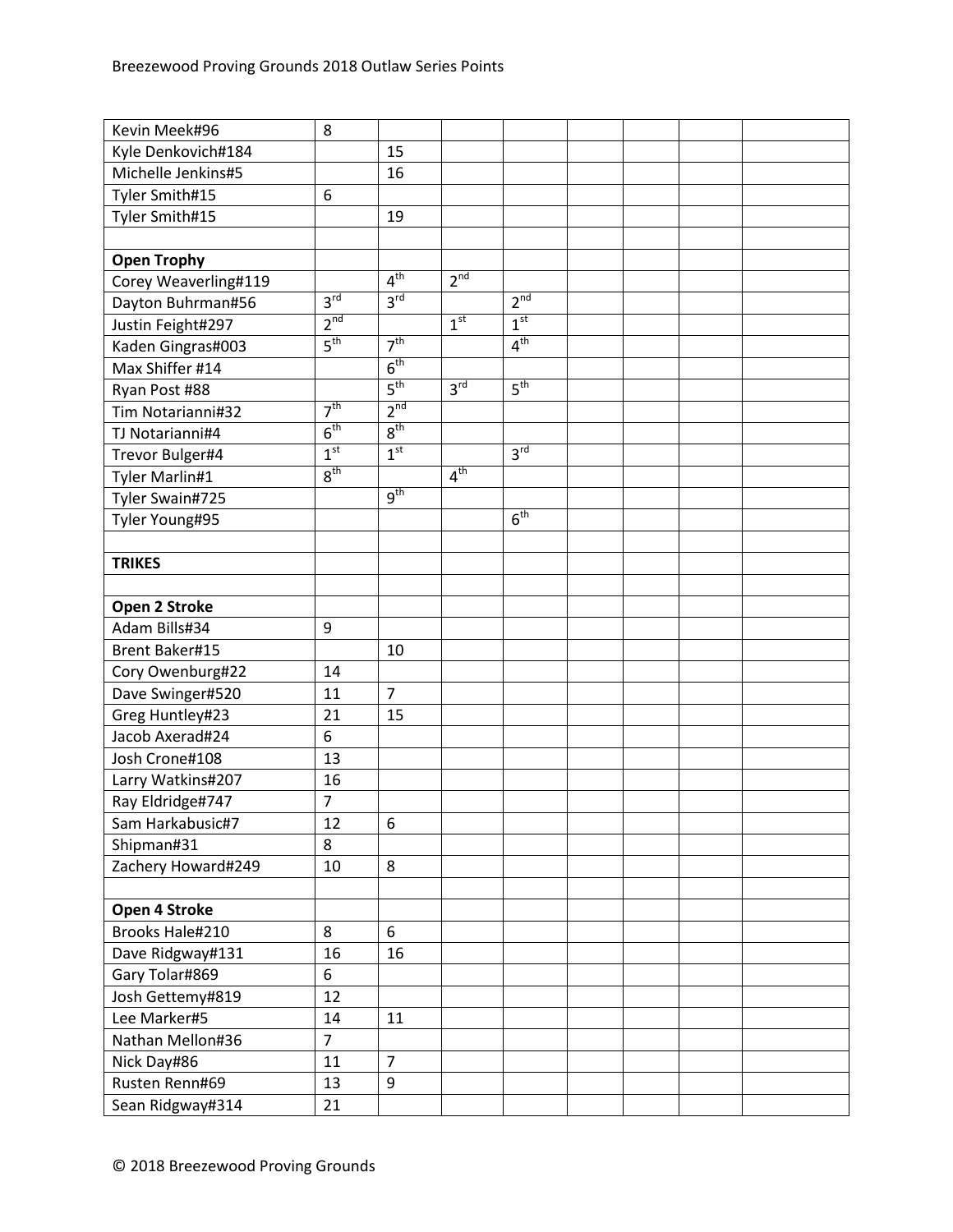| Steven Jacoby#17x       | 9                | 8              |  |  |  |
|-------------------------|------------------|----------------|--|--|--|
| Terry Schmelzle#777     | 10               |                |  |  |  |
|                         |                  |                |  |  |  |
| Up To 265 2 Stroke      |                  |                |  |  |  |
| Brad Waddell#714        | 10               |                |  |  |  |
| Cory Mahardy#88         | 8                |                |  |  |  |
| Cory Owenburg#22        | 15               |                |  |  |  |
| Dave Swinger#520        | 13               | 17             |  |  |  |
| Dustin Trey#24          | 18               |                |  |  |  |
| George Hodges#510       | 12               |                |  |  |  |
| Jacob Axelrad#24        | $\boldsymbol{6}$ |                |  |  |  |
| John Fowler#01          | 9                |                |  |  |  |
| John Souto#316          | 17               | $\overline{7}$ |  |  |  |
| Josh Getame#819         | 11               |                |  |  |  |
| Larry Watkins#37        | 16               |                |  |  |  |
| Lyle Offman#64          |                  | 10             |  |  |  |
| Nick Day#86             | 14               | 9              |  |  |  |
| Regina Swinger#3        | $\overline{7}$   | 8              |  |  |  |
| Sam#7                   | 20               |                |  |  |  |
| Zachery Howard#249      | 25               | 12             |  |  |  |
|                         |                  |                |  |  |  |
| Up to 200 4 Stroke      |                  |                |  |  |  |
| Bryan Ditch#97          | 23               | 19             |  |  |  |
| Charles Dobrovoloy#937  |                  | 11             |  |  |  |
| Dalton Gish#444         | 12               |                |  |  |  |
| David Swinger #415      |                  | 8              |  |  |  |
| Isaiah Marker#12        | 14               | 14             |  |  |  |
| Joe Day#913             | 9                | 6              |  |  |  |
| John Souto#316          | 15               | 10             |  |  |  |
| Lee Marker#5            | 18               | 12             |  |  |  |
| Ross Massa#39           | 11               | 9              |  |  |  |
| Sean Ridgway#314        | 16               |                |  |  |  |
| Terry Schmelzle#1985    | 7                |                |  |  |  |
| Thomas Tigner#930       | 8                |                |  |  |  |
| Tom Fox#68              | 13               | $\overline{7}$ |  |  |  |
| Walt Kennedy#798        | 10               |                |  |  |  |
| Wyatt Watson#69         | 6                |                |  |  |  |
|                         |                  |                |  |  |  |
| <b>Women Open</b>       |                  |                |  |  |  |
| Missy Raposo-Huntley#13 | $\overline{7}$   | $\overline{7}$ |  |  |  |
| Regina Swinger#3        | 12               | 12             |  |  |  |
|                         |                  |                |  |  |  |
| <b>Kids Open</b>        |                  |                |  |  |  |
| David Sendek#354        | 8                | 8              |  |  |  |
| Fred Day#5              | 10               | 10             |  |  |  |
| Gavin Huntley#2         |                  | $\overline{7}$ |  |  |  |